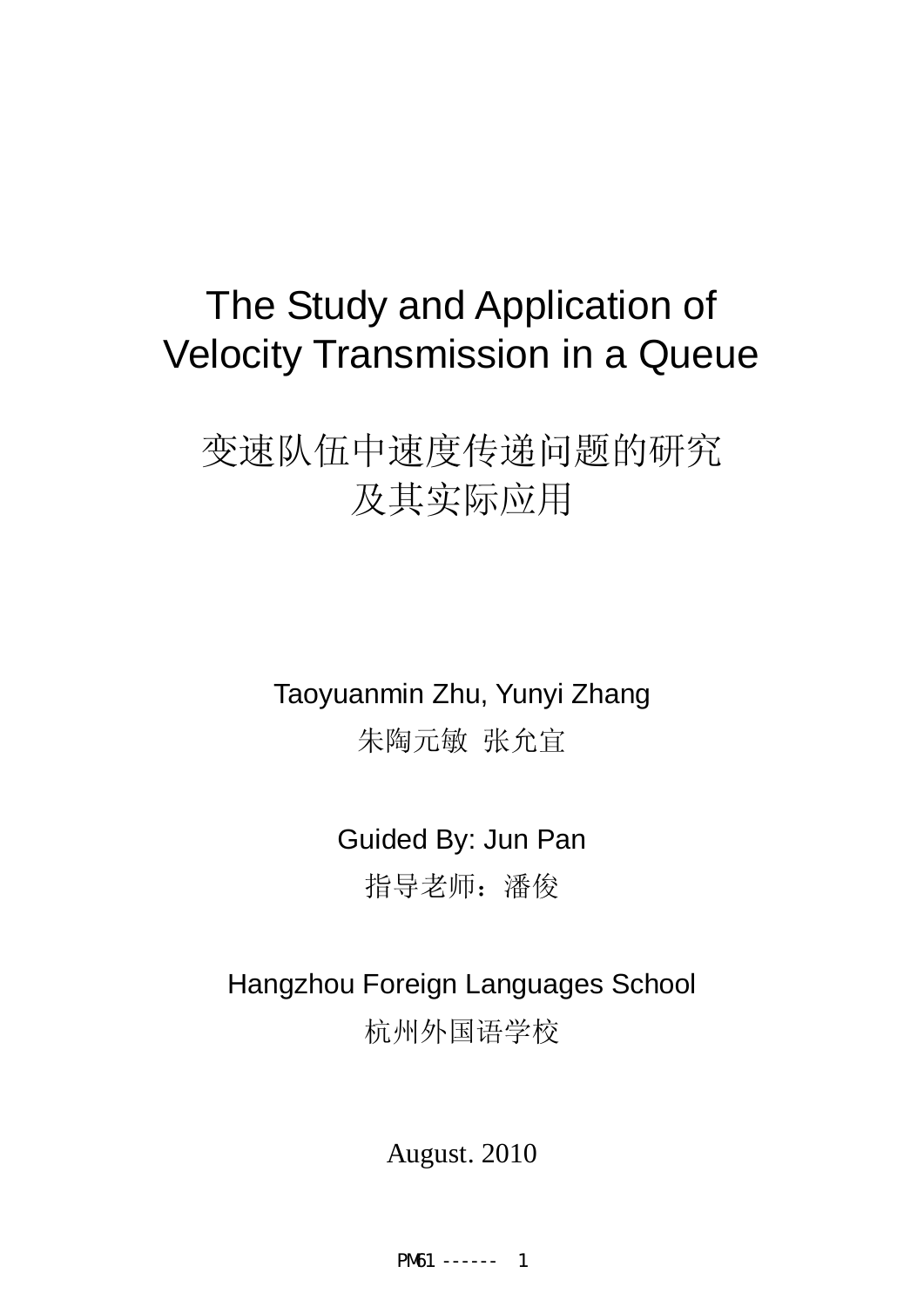#### **Abstract**

This paper starts with the study of velocity transmission in a queue.

We assume that the velocity of an element in a queue and the distance between the two adjacent elements satisfies a linear relation. Based upon this assumption, models are built to mathematically analyze the influence of the acceleration (or deceleration) of the first object in the sequence to the following objects. The computer program Mathematica $\mathscr{B}$  is used to help with the calculation. The final results are presented by a function based on Gamma Function and can also be described by the Velocity-Time graph of every element. Real statistics are used to verify the model.

Secondly, on the basis of the similarities between the flow of vehicles in traffic and the movement of elements in a queue, the model is applied in traffic forecast. Statistics are taken into consideration to modify the model, which contributes to expecting the expansion of traffic congestion, in terms of both velocity and extent.

Finally, by studying the price relation in an industrial chain, the model is also used to analyze the influence that the price fluctuation of an upstream product may bring to the price of downstream products. In this way, the model can be applied in traffic dispatch, fluctuation prediction and many other fields in real life.

**Key words**: Queue; transmission of velocity; traffic congestion; industrial chain; price fluctuation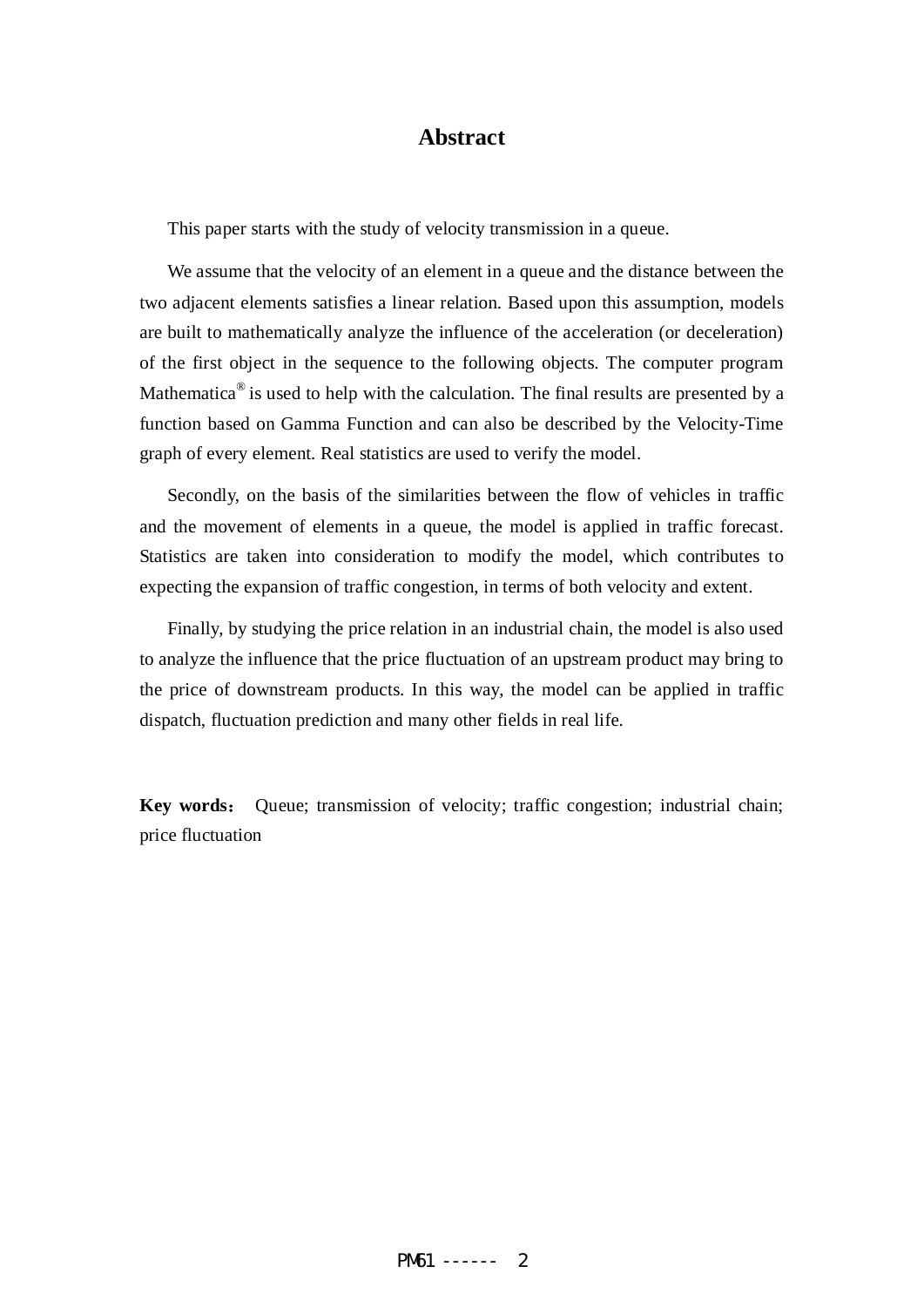# Contents

| Chapter $\mathbb N$ Application 2:                               |  |
|------------------------------------------------------------------|--|
| the Transmission of Price Fluctuation in an Industrial Chain  21 |  |
|                                                                  |  |
|                                                                  |  |
|                                                                  |  |
|                                                                  |  |
| Chapter V                                                        |  |
|                                                                  |  |
|                                                                  |  |
|                                                                  |  |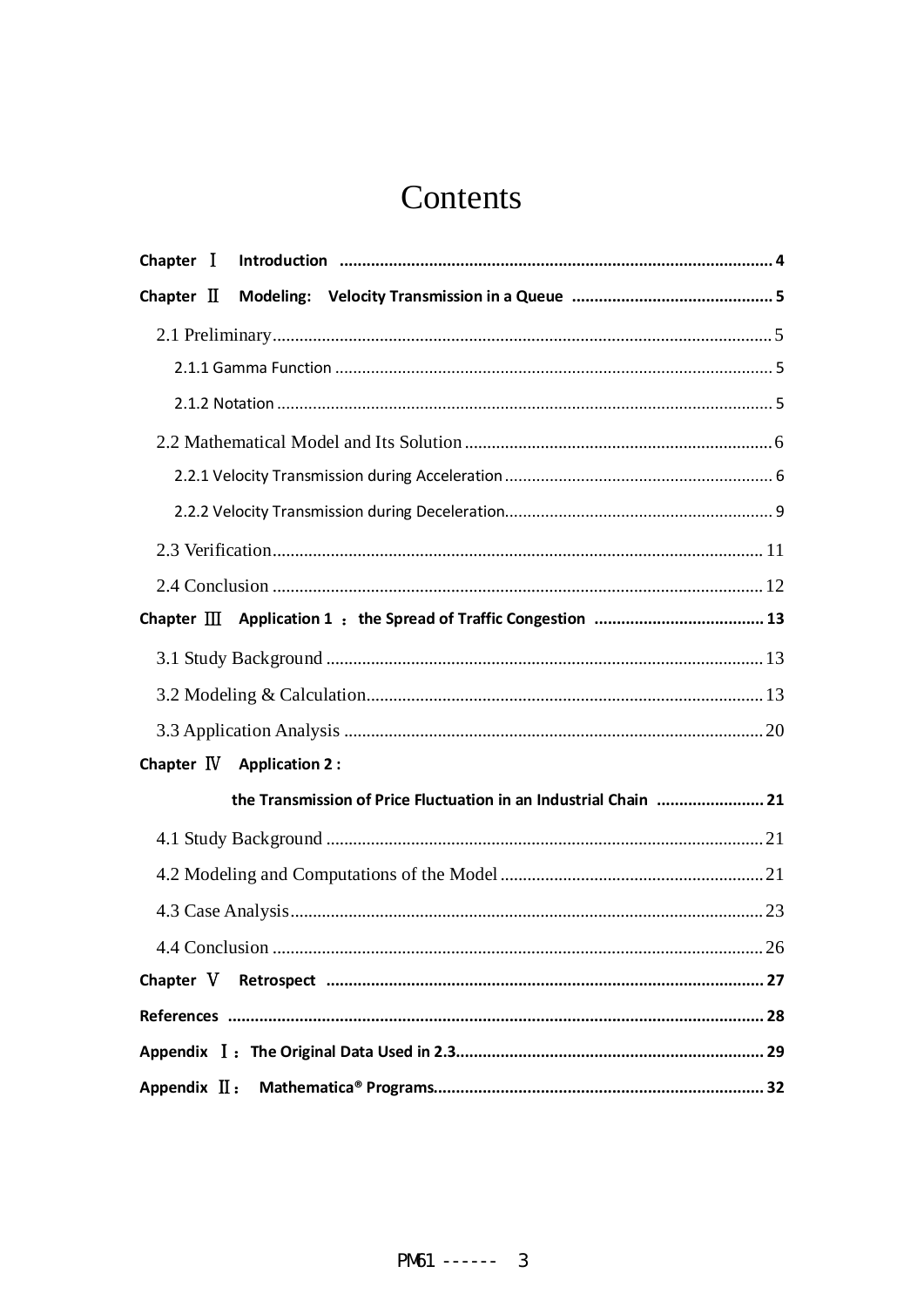# **Chapter** Ⅰ

#### **Introduction**

With its glamorous exhibitions and heart-warming services, the 2010 Shanghai World Expo attracted over 70 million visitors from all over the world. When World Expo attracted over 70 million visitors from all over the world. When we were paying a visit, however, it was not the Expo itself that fascinated us most. It was an idea that we came across while lining up in the queue: each move of a queue is actually caused by the move of the first person in the queue. In other words, when the first person accelerates, his or her velocity is passed on to every following person. Thus, given the velocity of the first person and the distances between every two people, we can build a model to mathematically analyze the motion of the queue.

There are many similar situations in our real life where velocity transmission occurs. To quote an example, in a traffic congestion, it is the first car's sudden stop that causes every following car to stop their motion. In these cases, our model can be used to efficiently predict the velocity and distance of the spread of the congestion. Similarities can also be seen in the transmission of price fluctuation in an industrial chain. In this situation, our model contributes to the prediction of the price change in downstream products.

In a word, we believe that the Model of Velocity Transmission in a Queue extends from pure mathematics to the field of application. It indeed is an art of anticipation, as well as a question of balance. Today, when we are all heading for a more efficient society, we sincerely hope that by mathematical methods, we can understand the world in a more sensible way. We are glad to use our own knowledge and efforts to solve the challenges that we are facing. We believe that in the near future, mathematics will play even a more significant role in our joint venture: making this world a better place.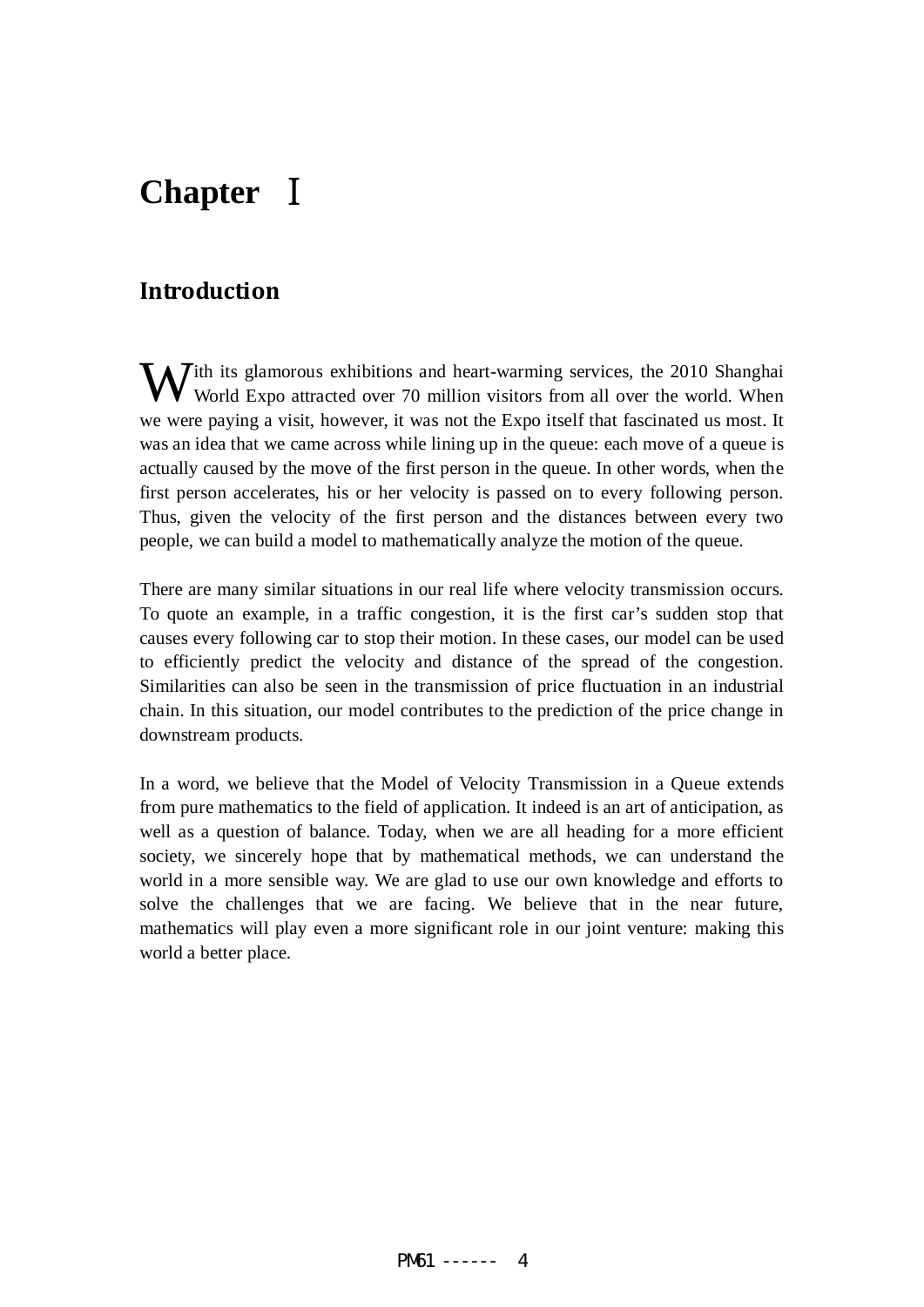### **Chapter**Ⅱ**:**

# **Modeling: Velocity Transmission in a Queue**

#### **2.1 Preliminary**

#### **2.1.1 Gamma Function**

**Gamma function** (represented by the capital Greek letter **Γ**) is an extension of the factorial function, with its argument shifted down by 1, to real and complex numbers.

• The Gamma function is defined as

$$
Gamma[z] = \int_{0}^{\infty} t^{z-1} e^{-t} dt
$$

• The incomplete gamma function is defined as

$$
Gamma[a, z] = \int_{z}^{\infty} t^{a-1} e^{-t} dt
$$

#### **2.1.2 Notation**

- *n* The total number of elements in a queue
- $a_i$  The  $i$ -th element in a queue
- *S<sub>i</sub>* The distance between  $a_i$  and  $a_{i+1}$
- *V<sub>i</sub>* The velocity of  $a_i$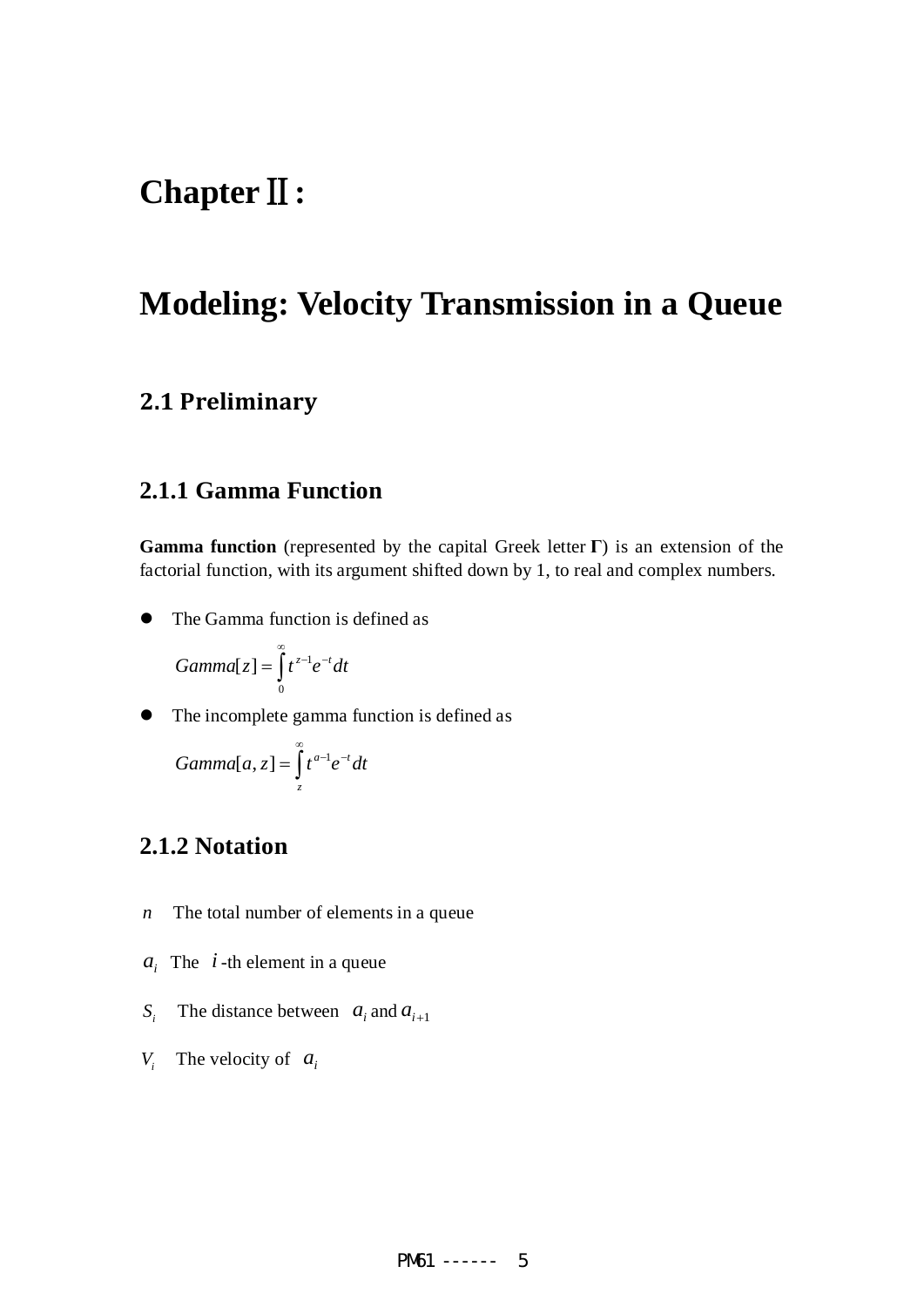#### **2.2 Mathematical Model and Its Solution**

#### **2.2.1 Velocity Transmission during Acceleration**

First, let us consider how the velocity transmits in a straight line after the first element starts to move. We assume that there are *n* elements in a queue. Number the *n* elements as  $a_1$ ,  $a_2$ ,  $a_3$ ,  $\cdots$ ,  $a_n$ . When the queue remains still, the distance between every two adjacent elements is assumed to be the same (denoted by  $S_0$ ). When the distance is less than a certain value (denoted by *S'*),  $V_i$  changes linearly with  $S_{i-1}$ ; When  $S_i > S'$ , the later element moves at its maximum velocity (denoted by *V'*), *i.e.*, its velocity remains a fixed value.

We assume that the relation between *V* and *S* satisfies





To simplify the calculation, we assume that the relation between  $V_i$  and  $S_{i-1}$ satisfies (as shown in figure 2.1)

$$
V_{i} = f(S_{i-1}) = \begin{cases} k(S_{i-1} - S_{0}) & S_{i-1} \in [0, S') \\ V' & S_{i-1} \in [S', +\infty) \end{cases}
$$

where  $k$ ,  $V'$ ,  $S_0$ ,  $S'$  are all positive constants. When  $t = 0$ , we have

$$
S_1 = S_2 = S_3 = \dots = S_i = S_0
$$
  
 $V_1 = V'$   $V_2 = V_3 = \dots = V_i = 0$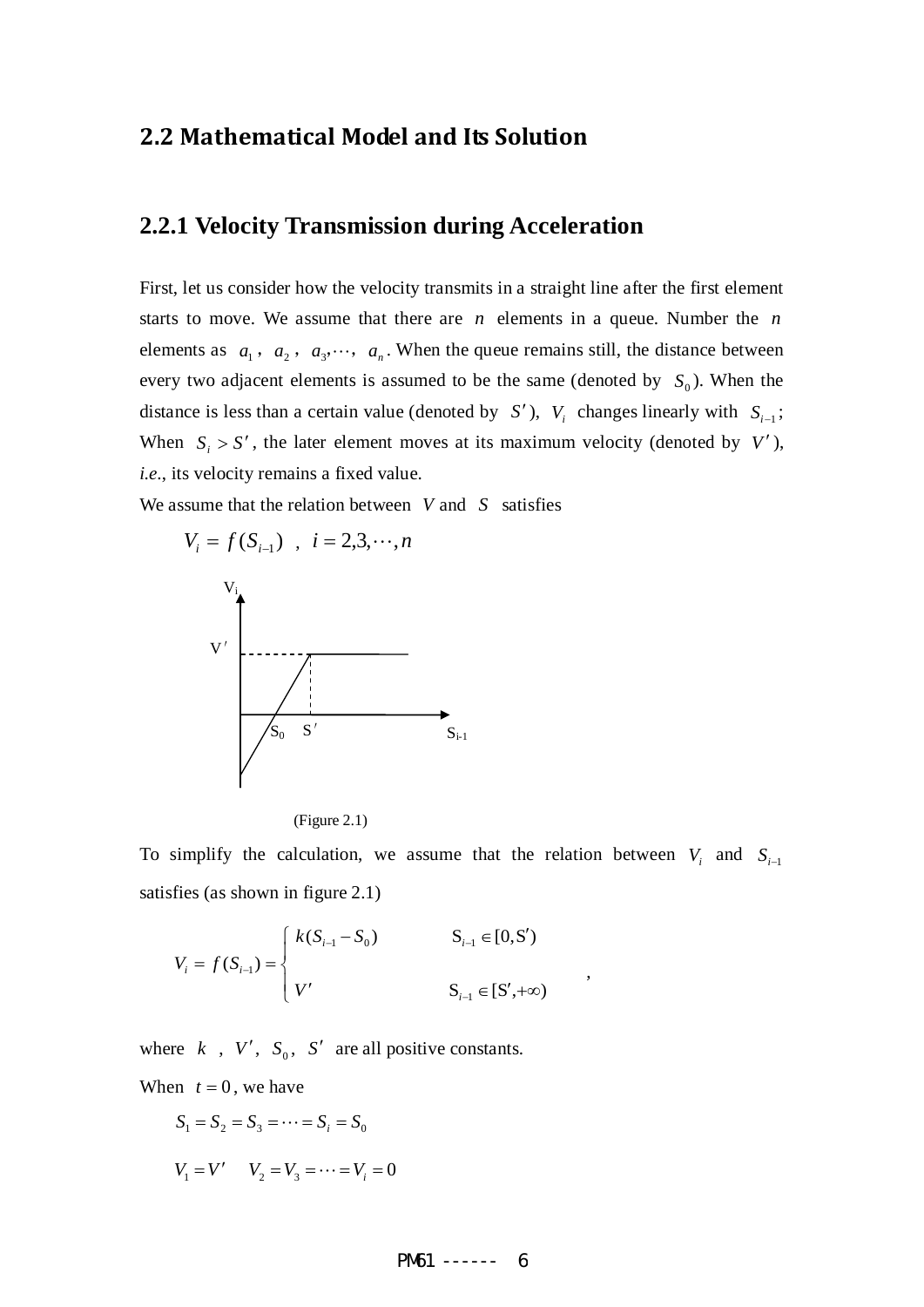Now let's consider what the distance  $S_i$  of every elements in a queue is at time  $t$ . For the first element, we have

$$
V_1 = V' \quad S_1 = S_0 + V't - \int_0^t V_2 dt
$$

( $S_1$  can be determined by adding the distance that  $a_1$  has traveled to the initial value  $S_0$ , then subtracting the distance that  $a_2$  has traveled.)

For the second element  $a_2$ , we have

$$
V_2 = f(s_1) = k(V't - \int_0^t V_2 dt)
$$
\n(2.1)

(In an infinitesimally small period of time after  $a_1$  starts,  $V_2$  will not exceed V'. Namely,  $V_2 = k(S_1 - S_0)$ . We first consider how elements move under this circumstance.) Differentiating (2.1), we obtain,

 $\frac{2}{N} = k(V'-V_2)$ *dt*  $\frac{dV_2}{dt} = k(V' -$ 

$$
\Leftrightarrow \frac{1}{V'-V_2}dV_2 = kdt
$$

Integrating both sides with respect to  $t$ , we have

$$
\ln(\frac{1}{V'-V_2}) = kt + C
$$

Given that when  $t = 0$ ,  $V_2 = 0$ , we obtain

 $\begin{array}{ccc} \n\sqrt{2} & & \n\end{array}$   $V$ 

$$
C = \ln(\frac{1}{V'})
$$
  

$$
\therefore \quad \ln(\frac{1}{V'-V_2}) = kt + \ln(\frac{1}{V'})
$$

Therefore,  $V_2$  satisfies

 $V_2 = V'(1 - e^{-kt})$  (2.2)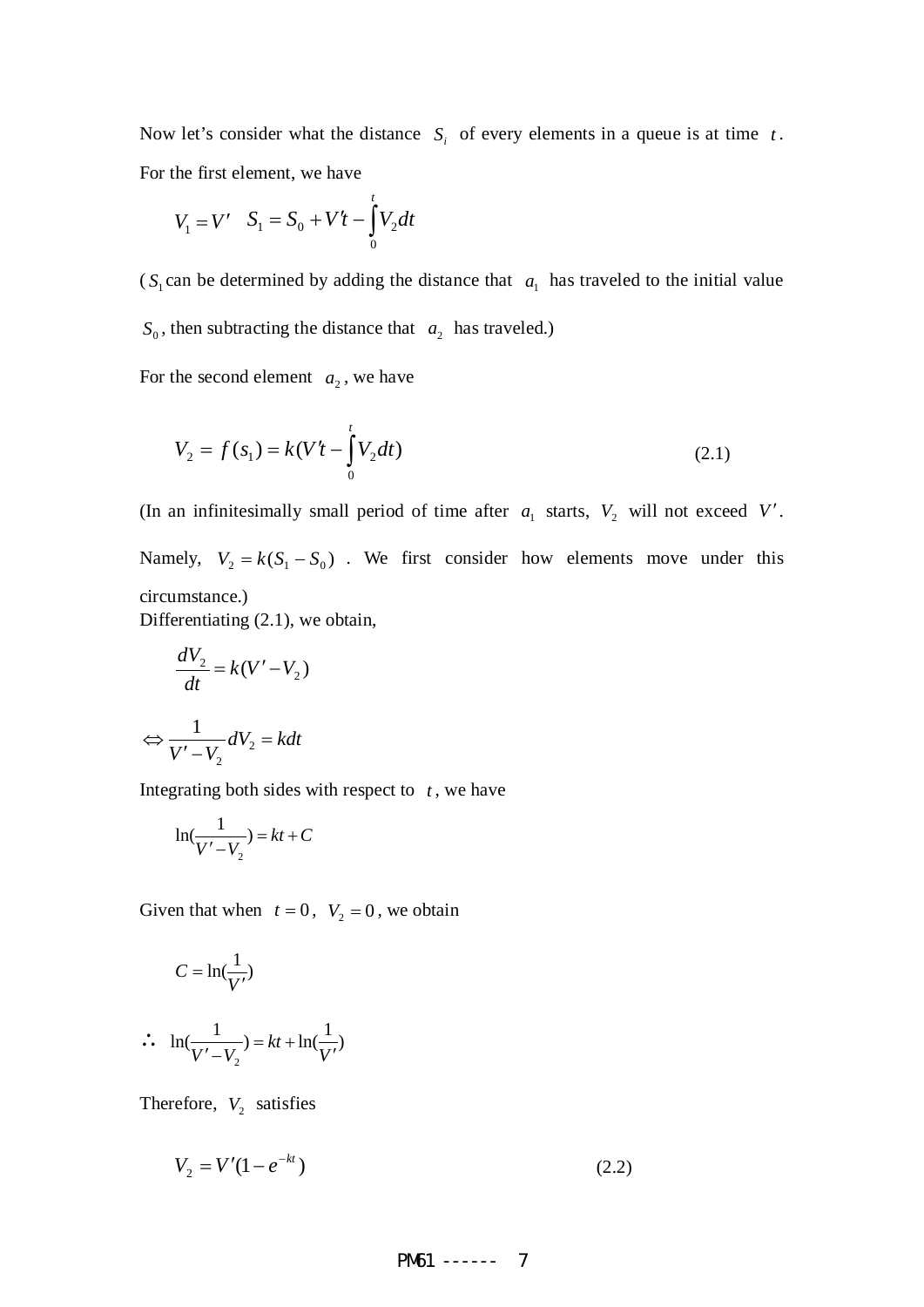(From the expression (2.2), we can see that when the infinitesimally small period of time extends,  $V_2$  will still be less than  $V'$ . Only when  $t \to +\infty$ ,  $V_2 \to V'$ .)

By the definition of distance, we have

$$
S_2 = S_0 + \int_0^t V_2 dt - \int_0^t V_3 dt
$$

According to the assumption,

$$
V_3 = k(S_2 - S_0) = k(\int_0^t V_2 dt - \int_0^t V_3 dt)
$$
 (2.3)

Substituting  $(2.2)$  into  $(2.3)$ , we have

$$
k(V't - \int_{0}^{t} V_3 dt) = V'(1 - e^{-kt}) + V_3
$$

Therefore,  $V_3$  satisfies

$$
V_3 = V'(1 - e^{-kt}(1 + kt))
$$

Similarly, we obtain

$$
V_4 = V'[1 - e^{-kt}(1 + kt + \frac{1}{2}k^2t^2)]
$$

$$
V_5 = V'[1 - e^{-kt}(1 + kt + \frac{1}{2}k^2t^2 + \frac{1}{6}k^3t^3)]
$$

By induction on *i* ,

$$
V_i = V'(1 - e^{-kt} \sum_{j=0}^{i-2} \frac{k^j t^j}{j!})
$$

Using Gamma function to simplify the equation, we have

$$
V_i = V'(1 - \frac{Gamma[i-1,kt]}{Gamma[i-1]})
$$
\n(2.4)

We use Mathematica<sup>®</sup> to plot function  $(2.4)$ :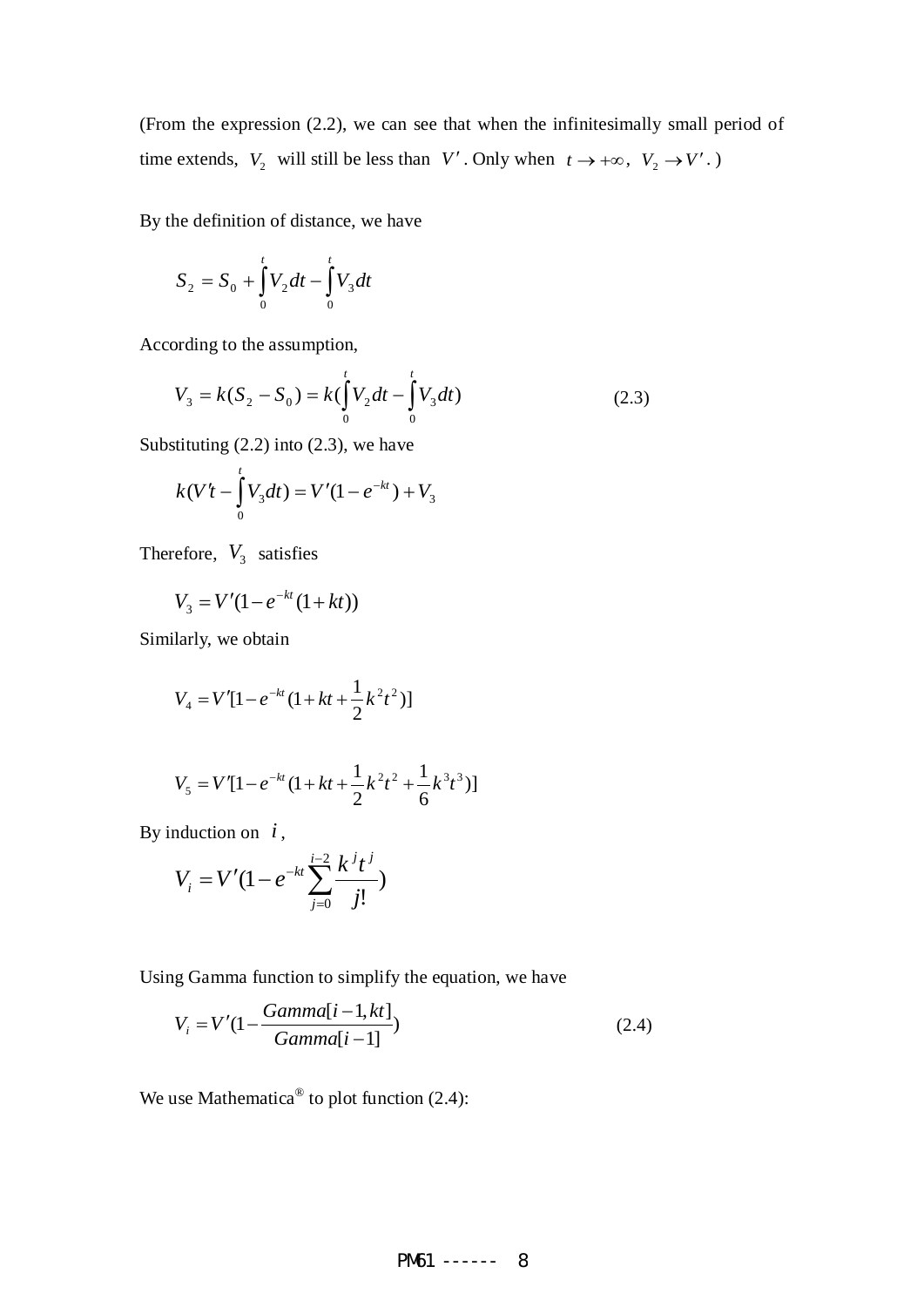

### **2.2.2 Velocity Transmission during Deceleration**

Now we discuss how the velocity transmits when the first element suddenly stops. We assume that from the moment  $T$ , the velocity of the first element suddenly becomes 0.

Under this circumstance, we have

$$
V_1 = 0 \t S_1 = S_0 + VT - \int_0^T V'(1 - e^{-kt})dt - \int_T^t V_2 dt
$$

Given that

$$
V_2 = f(s_1) = k(VT - \int_0^T V'(1 - e^{-kt})dt - \int_T^t V_2 dt)
$$

And that when  $t = T$ ,

$$
\int_{0}^{T} V'(1-e^{-kt})dt = V'\left(\frac{-1+e^{-kT}}{k}+T\right),
$$

we have

$$
V_2 = V'e^{-kt}(-1+e^{kT})
$$

Similarly,

$$
V_3 = V'e^{-kt}(-k(t-T) + e^{kT}(1 + k(t-T) - Gamma[2, kT]))
$$
  
\n
$$
V_4 = Ve^{-kt}(-k(t-T) - \frac{1}{2}k^2(t^2 - T^2) + e^{kT}(1 + k(t-T) + \frac{1}{2}k^2(t-T)^2 - \frac{1}{2}Gamma[3, kT]))
$$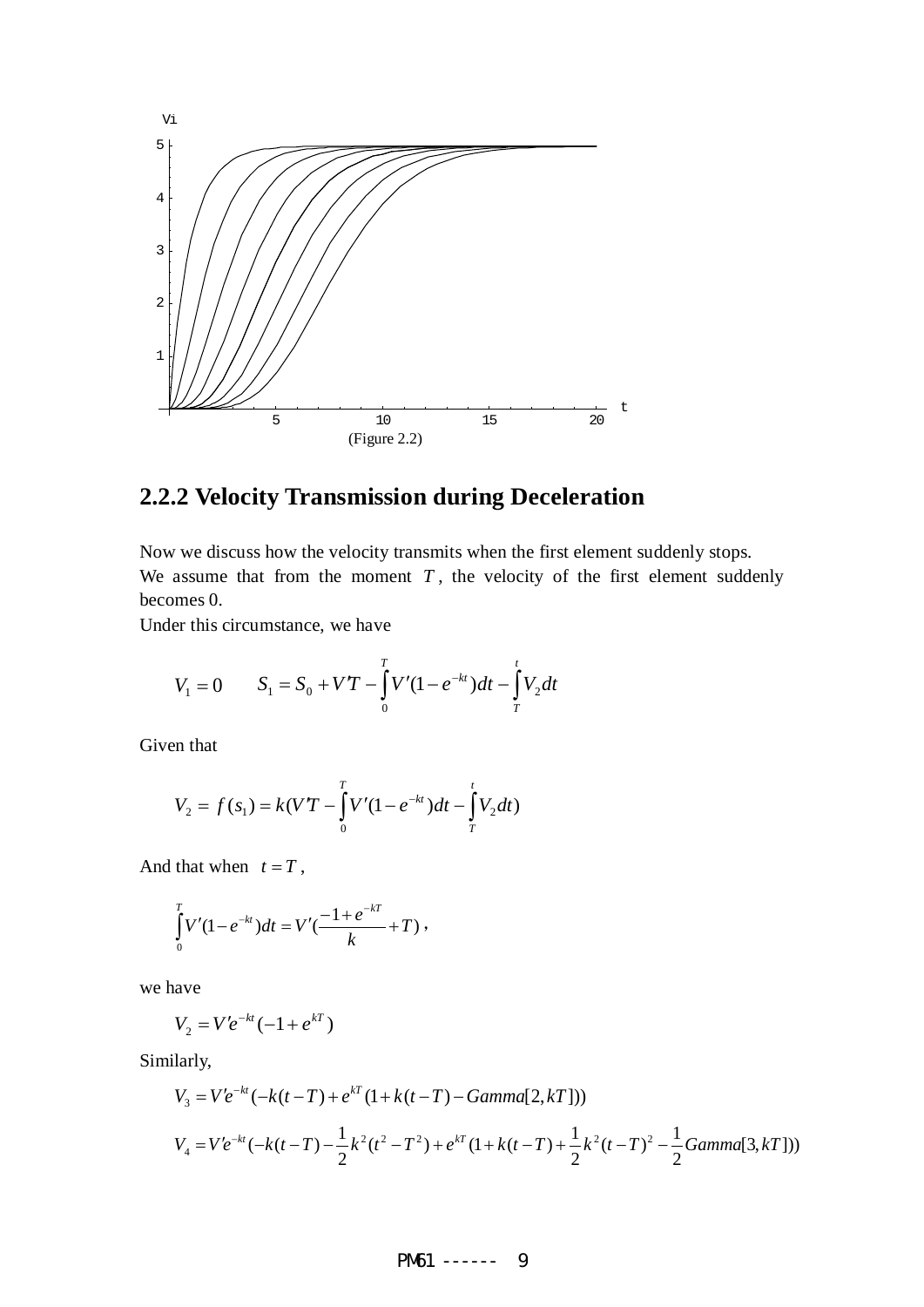$$
V_5 = V'e^{-kt}(-k(t-T) - \frac{1}{2}k^2(t^2 - T^2) - \frac{1}{6}k^3(t^3 - T^3)) +
$$
  

$$
e^{kT}(1 + k(t-T) + \frac{1}{2}k^2(t-T)^2 + \frac{1}{6}k^3(t-T)^3 - \frac{1}{6}Gamma[4, kT])
$$

By induction on  $i$ , we have

$$
V_i = V'e^{-kt}(-\sum_{j=1}^{i-2} \frac{1}{j!} k^j (t^j - T^j) + e^{kT} (\sum_{j=0}^{i-2} \frac{1}{j!} k^j (t - T)^j - \frac{1}{(i-2)!} e^{-kT} \sum_{j=1}^{i-1} \frac{(i-2)! k^{j-1} T^{j-1}}{(j-1)!})
$$
  

$$
\Leftrightarrow V_i = V'e^{-kt}(-\sum_{j=1}^{i-2} \frac{k^j t^j}{j!} + e^{kT} \sum_{j=0}^{i-2} \frac{k^j (t - T)^j}{j!} - 1)
$$

Using Gamma function to simplify the equation, we have

$$
V_i = \frac{V'(-Gamma[i-1,kt] + Gamma[i-1, k(t-T)])}{Gamma[i-1]}
$$
 (2.5)

Therefore, given the equations (2.4), (2.5),  $V_i$  can be presented as:

$$
V_{i} = \begin{cases} V'(1 - \frac{Gamma[i-1,kt]}{Gamma[i-1]}) & t \in [0,T) \\ V'(-Gamma[i-1,kt] + Gamma[i-1, k(t-T)]) & t \in [T,+\infty) \\ \frac{V'(-Gamma[i-1,kt] + Gamma[i-1, k(t-T)])}{Gamma[i-1]} & t \in [T,+\infty) \end{cases}
$$

where  $i, k, V'$  are all positive constants.

We use Mathematica<sup>®</sup> to produce the following graph:

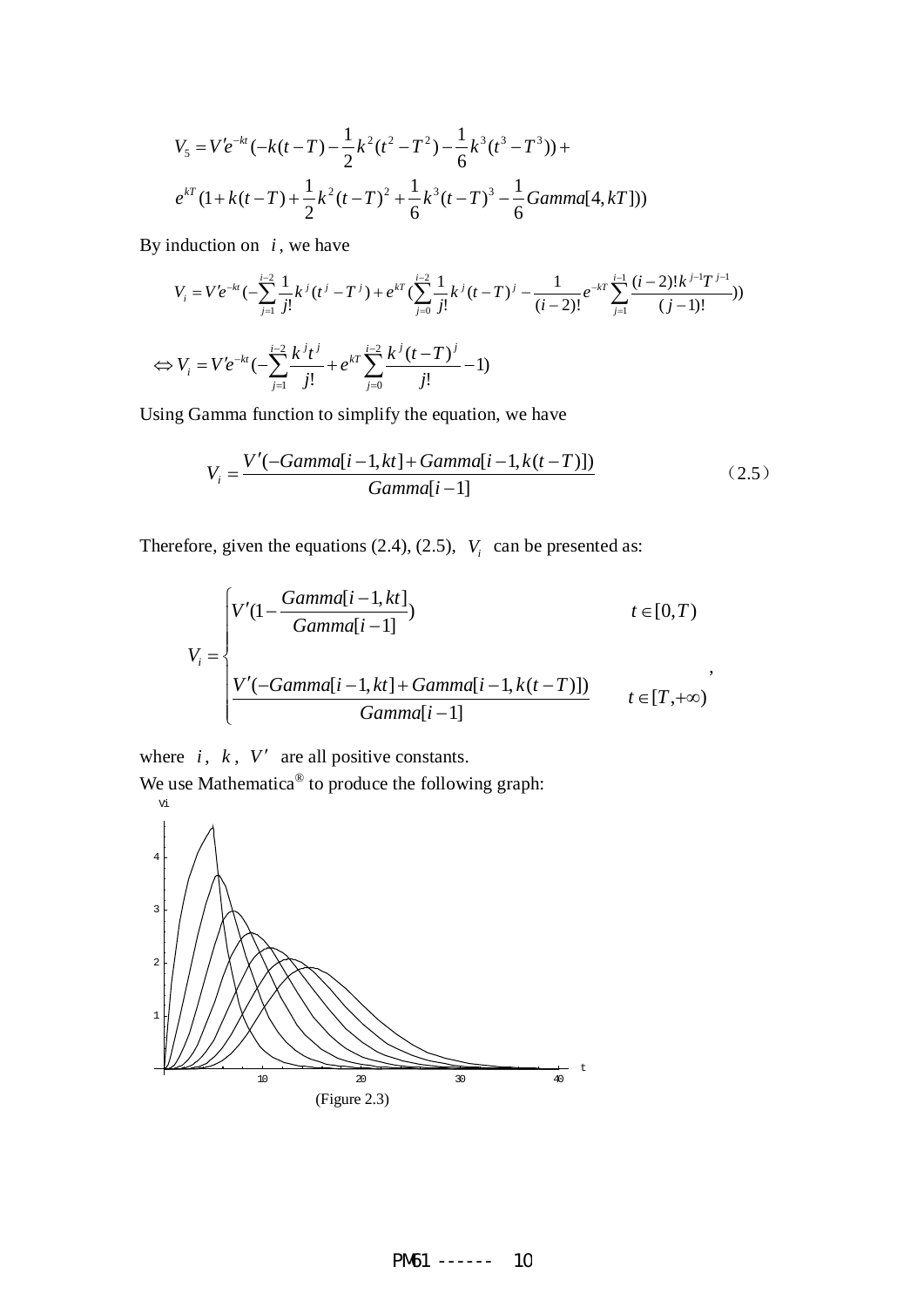#### **2.3 Verification**

To verify the model, we investigated a real case of Velocity Transmission in a Queue. We took a video at the China Pavilion, 2010 Shanghai World Expo. From the video, we took down the positions at different time *t* of the first twenty people in the queue. We use the statistics to plot the Velocity-Time graphs of the twenty people.

Combining the  $V - t$  graphs and the curves of  $V_i$ , we have the results below:



PM61 ------ 11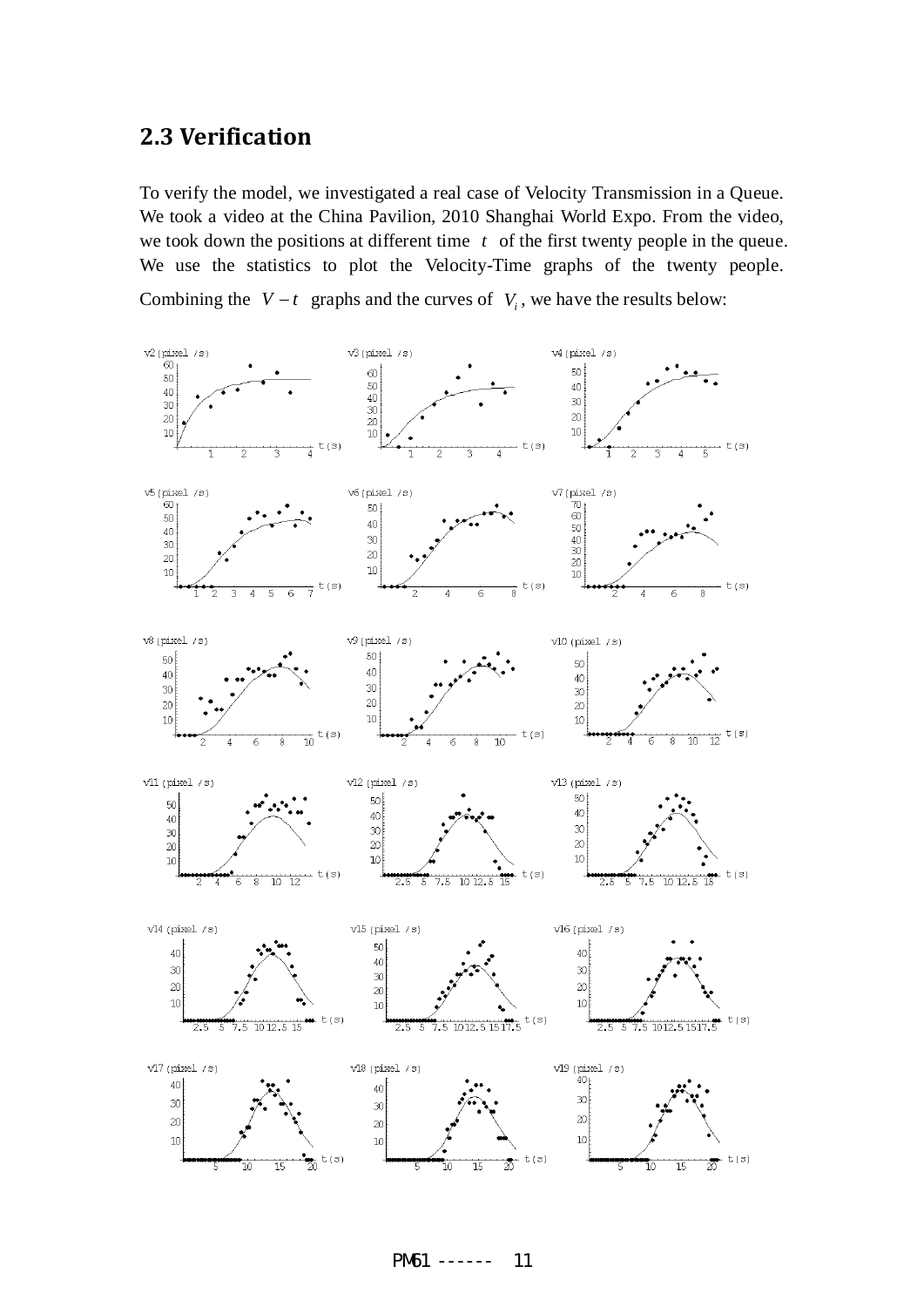

(Figure 2.4)

\*In the function of *V<sub>i</sub>*, the parameters are  $k \rightarrow 1.45, V' \rightarrow 50, T \rightarrow 6$ .

From Figure (2.4) we can see that the model is verified. Although when  $i \leq 3$ , velocity transmission may not strictly follow our assumption, for it can be interfered by many other factors, the function in general can well describe the motion of the people in a queue. Thus, we consider the model a good reflection of reality.

#### **2.4 Conclusion**

From the discussion above, we can see that the change of velocity of the first element in a queue can be transmitted to all subsequent elements. The longer the distance between  $a_i$  and  $a_0$  is, the smaller the range of the change of its velocity appears to be. The delay of the transmission is also illustrated by Figure 2.3, where the function of *Vi* satisfies

$$
V_{i} = \begin{cases} V'(1 - \frac{Gamma[i-1,kt]}{Gamma[i-1]}) & t \in [0,T) \\ V'(-Gamma[i-1,kt] + Gamma[i-1, k(t-T)]) & t \in [T,+\infty) \\ \frac{V'(-Gamma[i-1,kt] + Gamma[i-1, k(t-T)])}{Gamma[i-1]} & t \in [T,+\infty) \end{cases}
$$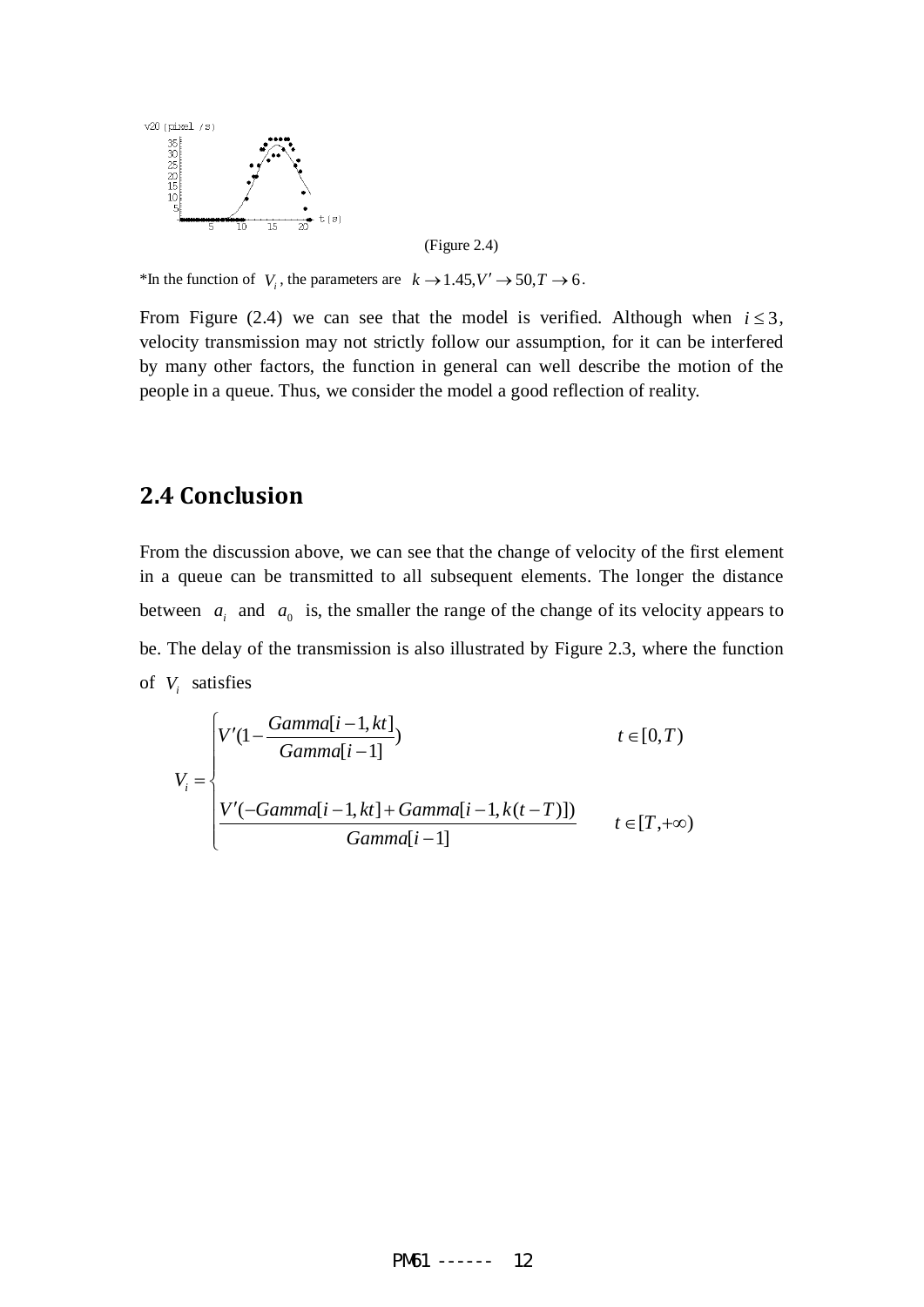### **Chapter** Ⅲ:**Application 1**

### **The Spread of Traffic Congestion**

#### **3.1 Study Background**

Nowadays, cities have been bothered by traffic congestion. At rush hours, the traffic becomes so heavy that congestion in a comparatively small area, if not directed in time, will soon expand. Thus, traffic jam can cause great trouble for the traffic department. It is also a waste of people's time. On the basis of the similarities between these circumstances and our model, the Model of Velocity Transmission in a Queue can be used to forecast the spread of traffic congestion. We can ultimately predict how fast and how far the congestion will spread. According to the result, concerned department will be able to take measures in advance.

#### **3.2 Modeling & Calculation**

We assume that there are  $n$  cars traveling along a straight track. The distances between every two adjacent cars are the same. Now, traffic congestion takes place at the front-end of the queue due to some unpredictable reasons. We further assume that the initial velocity of all cars is a constant  $V'$ , and that the distance between every two adjacent cars  $S_i = S' = \frac{V'}{k} + S_0$ . Let the velocity of the first car turn zero at t=0.

According to the model,

$$
V_{i} = V'e^{-kt} \sum_{j=0}^{i-2} \frac{k^{j}t^{j}}{j!}
$$
  

$$
V_{i} = \frac{V'(i-1)Gamma[i-1,kt]}{Gamma[i]}
$$
 (3.1)

We use Mathematica<sup>®</sup> to obtain the figure below: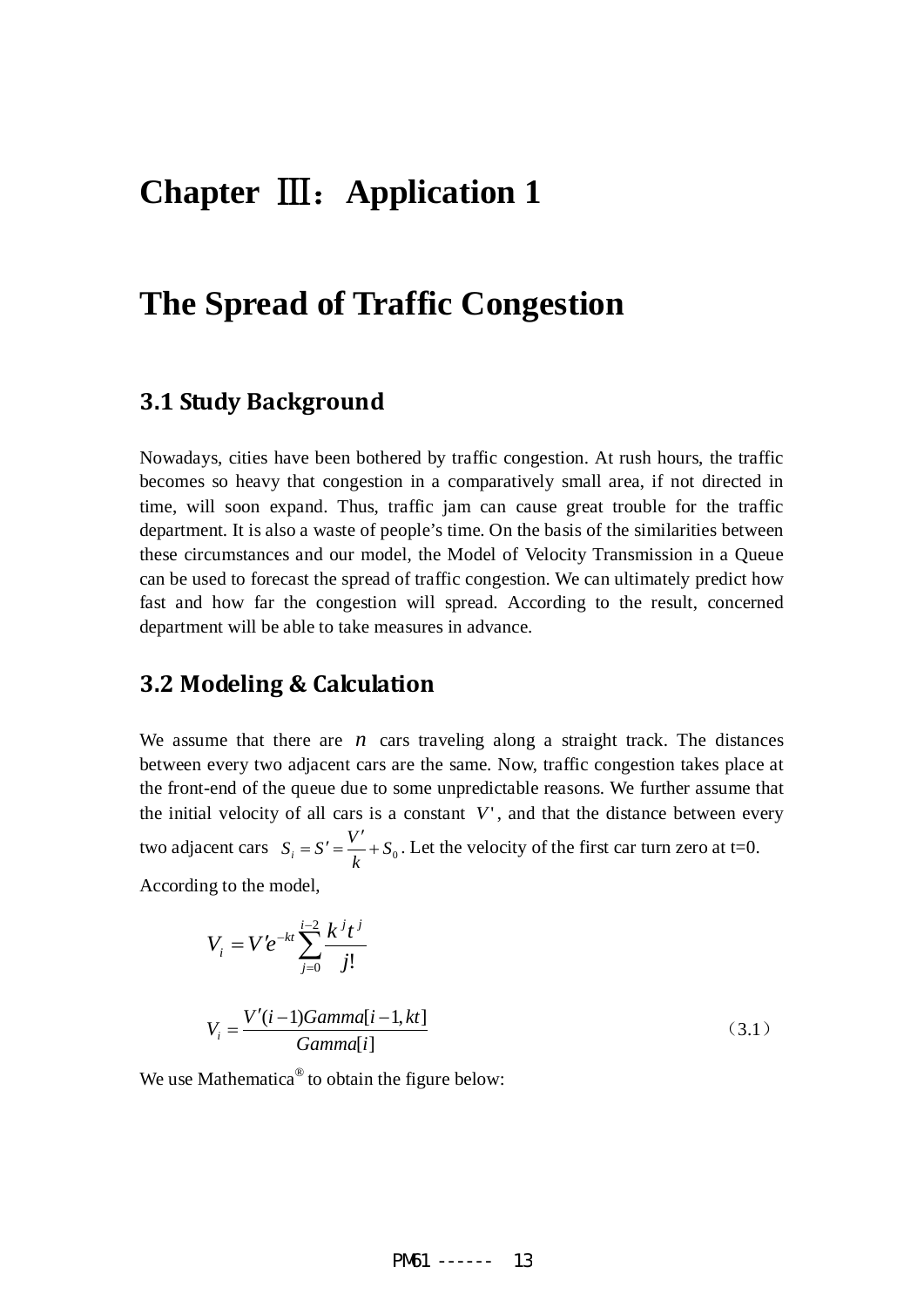

Figure 3.1 presents us with the Velocity-Time graph of every car. As in the idealized model the velocity of any of the cars will not decrease to zero, we introduce *V*  $b = \frac{V_i}{V'}$ . When  $b \le b_0$ , the car is regarded to be in a state of stillness.

To illustrate the main idea of the solution, we take, for example, (In real cases, the constants need to be changed to adapt to different circumstances.)

| $V' = 20\frac{m}{s}$ |
|----------------------|
| $k = 0.44(s^{-1})$   |
| $S_0 = 5(m)$         |
| $S' = 50(m)$         |
| $b_0 = 0.05$         |

Substituting the constants above into  $(3.1)$ , we obtain the value of *i* (representing the serial number of the car that stops at time  $t$ ). The resulting sequence of  $i$  is depicted by Figure 3.2.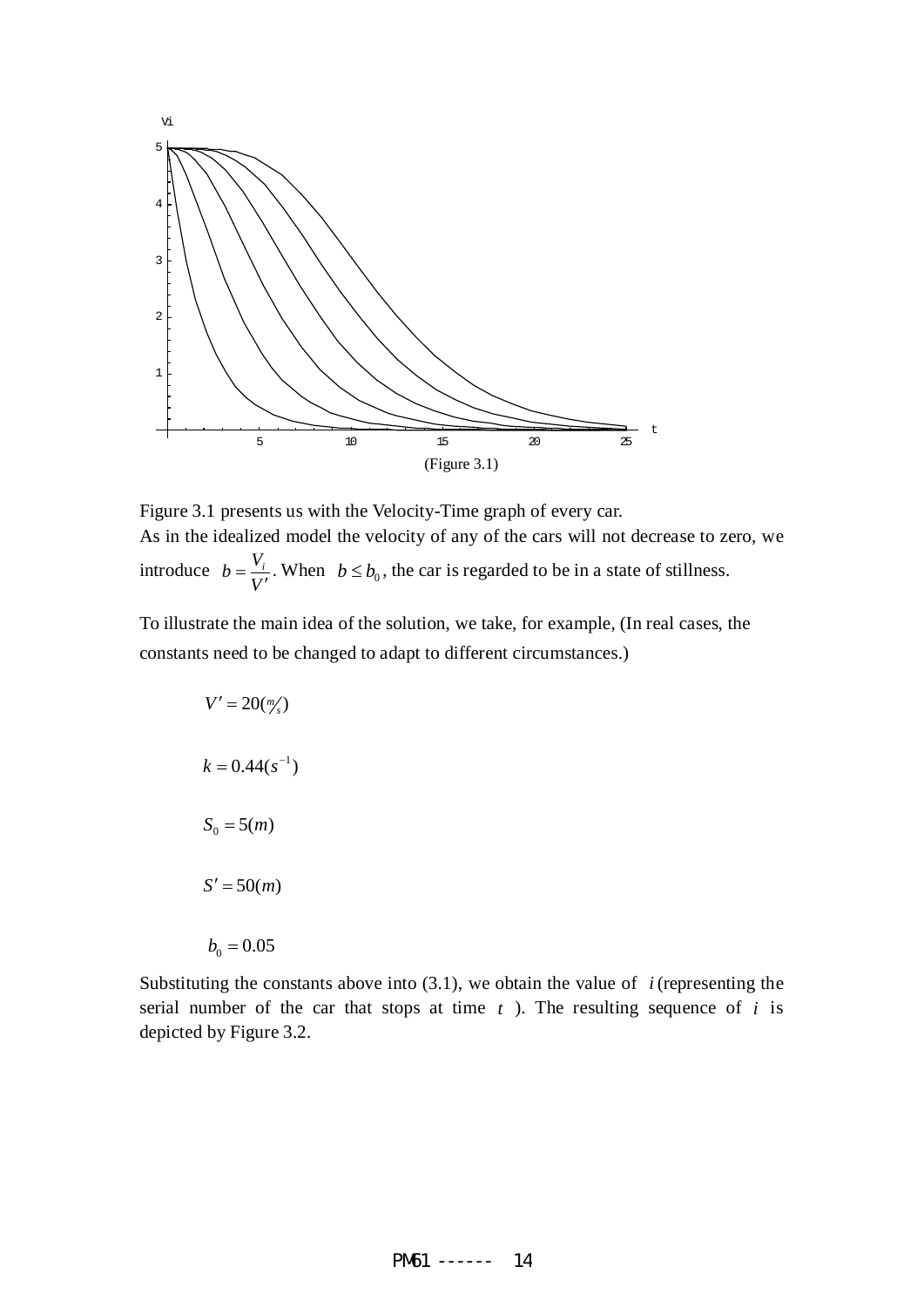

Since

$$
V = \frac{dS}{dt} = \frac{di}{dt} = \lim_{dt \to 0} \frac{f[t+dt] - f[t]}{dt}
$$

We have

| b    | t        | f[t]       | $f[t+dt]$ | $V_{\scriptscriptstyle p}$ |
|------|----------|------------|-----------|----------------------------|
| 0.05 | $\Omega$ | $\sqrt{2}$ |           |                            |
| 0.05 | 5        | 1.617904   | 1.618097  | 0.193265                   |
| 0.05 | 10       | 2.790471   | 2.790736  | 0.264746                   |
| 0.05 | 15       | 4.204527   | 4.204825  | 0.297544                   |
| 0.05 | 20       | 5.744342   | 5.744659  | 0.316969                   |
| 0.05 | 25       | 7.36399    | 7.364321  | 0.330148                   |
| 0.05 | 45       | 14.29082   | 14.29118  | 0.358375                   |
| 0.05 | 65       | 21.60893   | 21.6093   | 0.372164                   |
| 0.05 | 85       | 29.14347   | 29.14385  | 0.380715                   |
| 0.05 | 105      | 36.82058   | 36.82096  | 0.38668                    |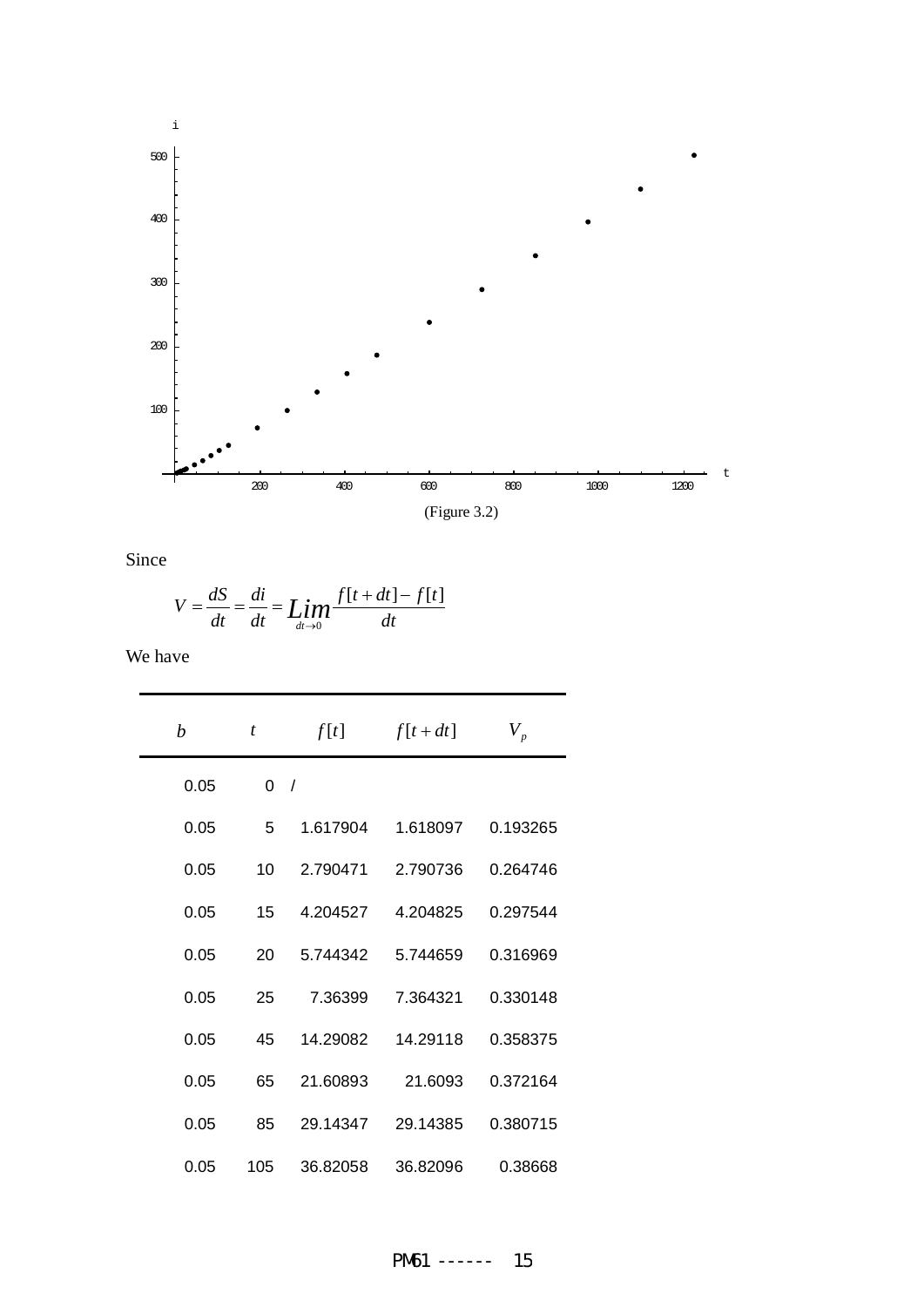| (Table 3.1) |      |          |          |          |  |  |  |
|-------------|------|----------|----------|----------|--|--|--|
| 0.05        | 1225 | 502.6014 | 502.6018 | 0.424411 |  |  |  |
| 0.05        | 1100 | 449.6024 | 449.6029 | 0.423549 |  |  |  |
| 0.05        | 975  | 396.7208 | 396.7212 | 0.422526 |  |  |  |
| 0.05        | 850  | 343.9799 | 343.9804 | 0.421285 |  |  |  |
| 0.05        | 725  | 291.4123 | 291.4128 | 0.419735 |  |  |  |
| 0.05        | 600  | 239,0653 | 239.0657 | 0.417723 |  |  |  |
| 0.05        | 475  | 187.0125 | 187.0129 | 0.414961 |  |  |  |
| 0.05        | 405  | 158.0351 | 158.0355 | 0.412882 |  |  |  |
| 0.05        | 335  | 129.2234 | 129.2238 | 0.41018  |  |  |  |
| 0.05        | 265  | 100.6331 | 100.6335 | 0.406468 |  |  |  |
| 0.05        | 195  | 72.36023 | 72.36063 | 0.400902 |  |  |  |
| 0.05        | 125  | 44.60075 | 44.60114 | 0.391143 |  |  |  |

Using the figures in the table, we have



From Figure (3.3), it can be seen that the transmission velocity of the phase is an increasing function of Time. Its slope appears to be decreasing. We then use the method of Least Square to fit the data.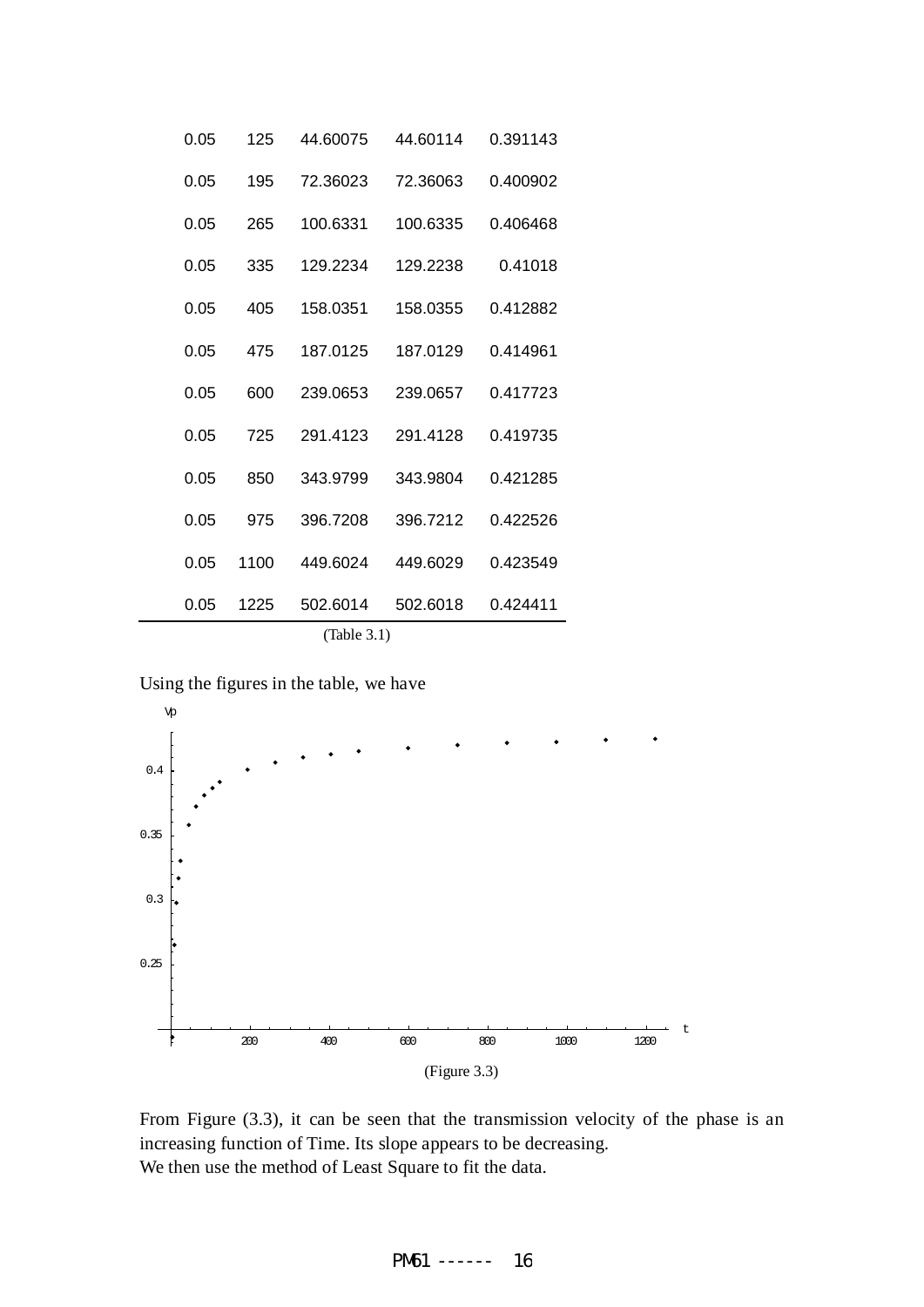We find that the function can be best fitted by the equation  $V = at^c Ln(t) + b$ . Using the computer program Mathematica® to solve this equation, we have

$$
a \rightarrow 0.11237237, b \rightarrow 0.09181098, c \rightarrow -0.12348419
$$

$$
V_p = 0.11237237t^{-0.123484}Ln(t) + 0.09181098
$$
 (3.2)

Using computer to plot the function, we have



(Figure 3.5)

From Figure (3.4) and (3.5), we can see when  $t > 50$ , the data are well fitted. When *t* < 50 , there is a deviation of the function from the statistics.

Then we calculate the distance that traffic congestion (the status at which a car moves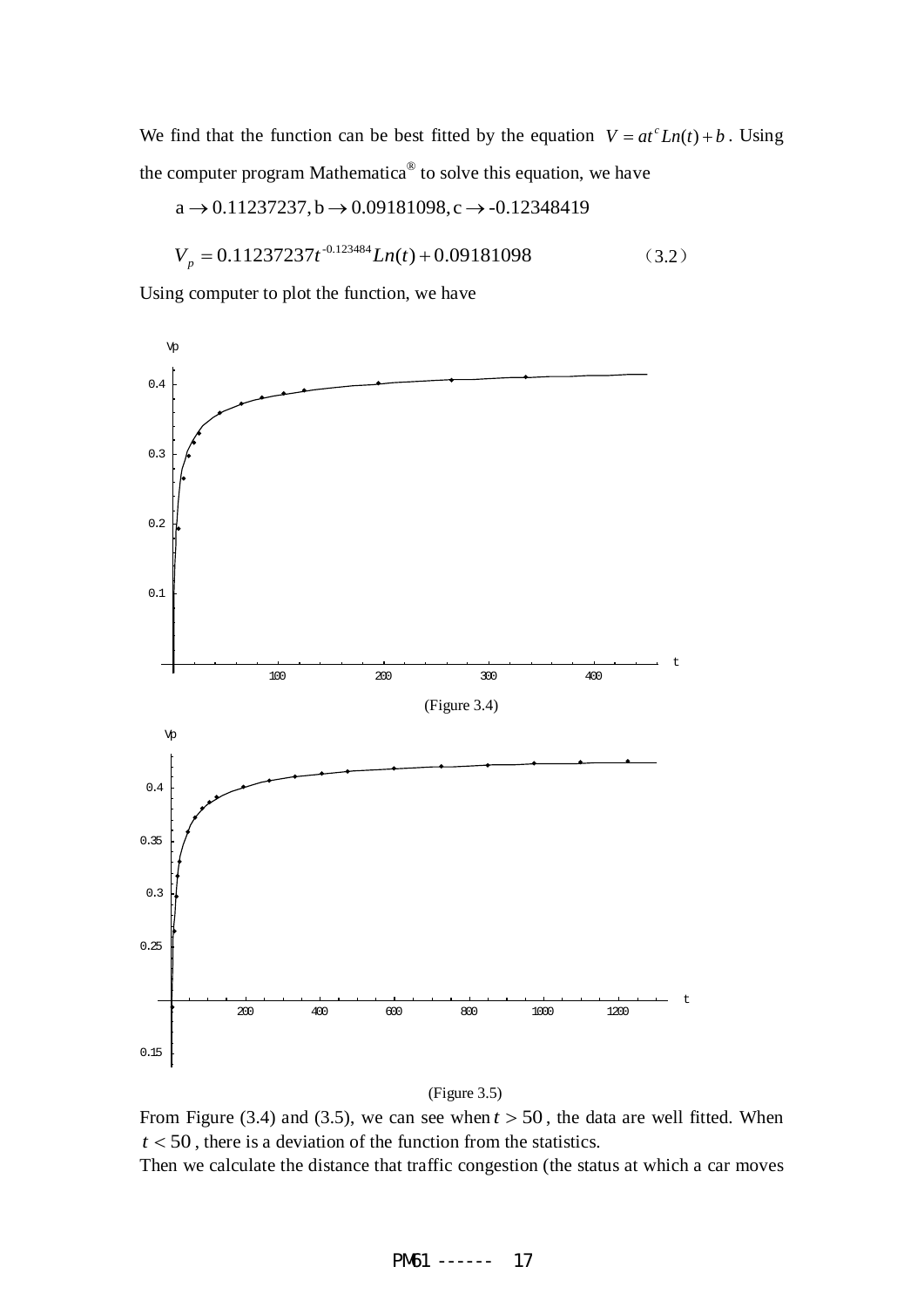at a relatively low velocity, which is  $b \cdot V'$  travels.

Considering the relation between the distance that traffic congestion travels (denoted

by  $D_p$ ) and the distance that  $a_i$  travels (denoted by  $D_i$ ), we have

$$
D_p = (i-1)S_0 - D_i
$$

Integrating (3.1), we have

$$
D_i = \int_0^t V_i dt = \int_0^t \frac{V'(i-1)Gamma[i-1,kt]}{Gamma[i]} dt
$$
  

$$
D_i = \frac{V'(ktGamma[i-1,kt] + Gamma[i,0] - Gamma[i,kt])}{kGamma[i-1]}
$$

Similarly, by integrating (3.2), we get



From Figure (3.6) we note that there is deviation from the fitted curve to the given data points. Thus we come to update the fitting.

Let  $i = at + bt^c(d + eLn[t])$ . We find the fitting constants below using the method of Least Square:

 $d \rightarrow 3.5569785$ , e  $\rightarrow 0.22815992$  $a \rightarrow -3.4553978$ ,  $b \rightarrow 0.99490992$ ,  $c \rightarrow 0.95957738$ ,

Hence, the function  $i$  can be written as:

$$
i = -3.455398t + 0.99490992t^{0.95957738}(3.5569785 + 0.22815992Ln[t])
$$
 (3.3)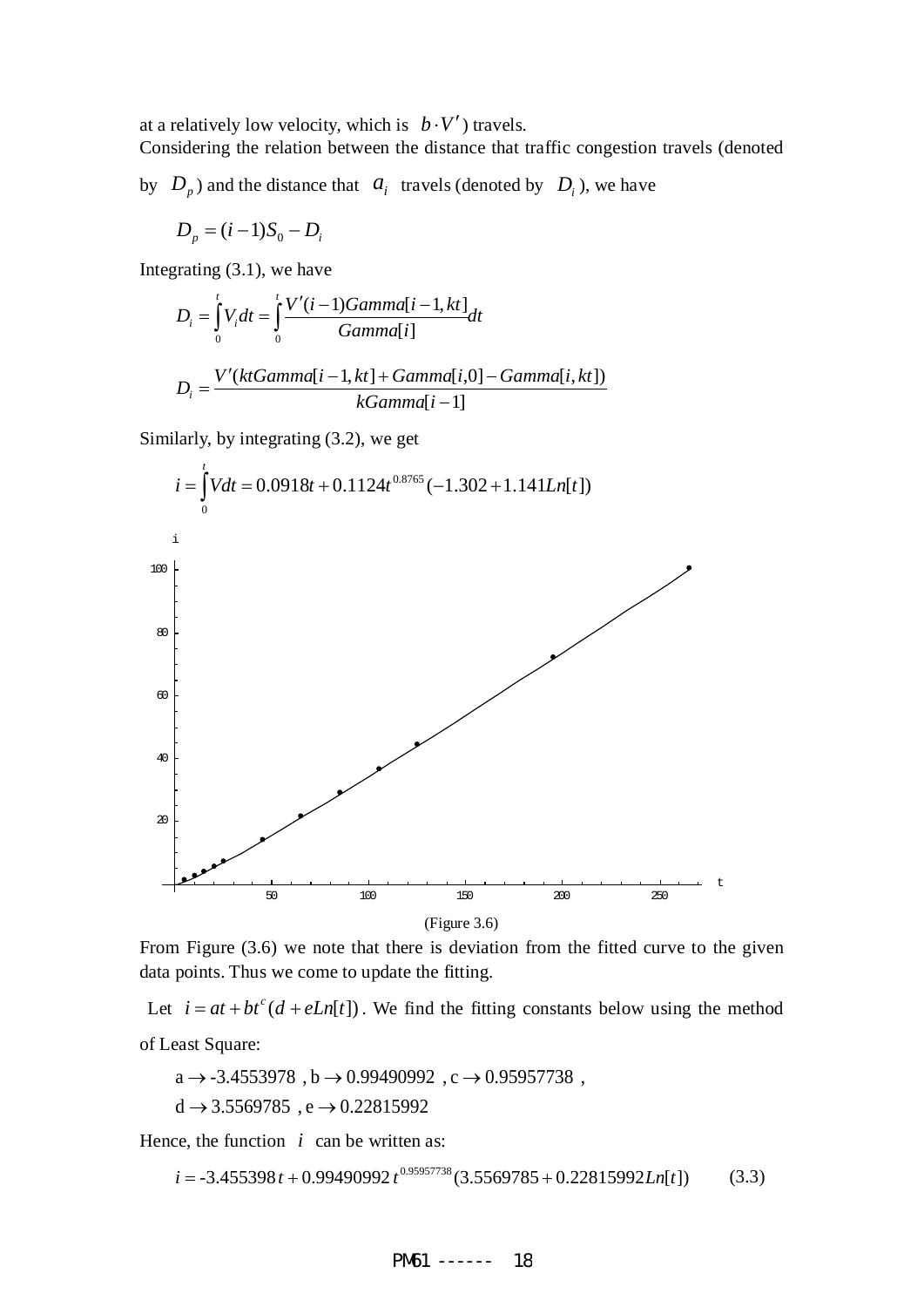Having plotted the function in Figure (3.7), we can see that the original statistics are better fitted with the function.



Substituting *i* into the formula of  $D_i$ , we have

$$
D_i = V'(ktGamma[-3.455t + 0.995t^{0.9596}(3.557 + 0.22816Ln[t]) - 1, kt] + Gamma[-3.455t + 0.995t^{0.9596}(3.557 + 0.22816Ln[t]),0] - Gamma[-3.455t + 0.995t^{0.9596}(3.557 + 0.22816Ln[t]), kt]) /(kGamma[-3.455t + 0.995t^{0.9596}(3.557 + 0.22816Ln[t]) - 1])
$$

Therefore, we get,

$$
D_p = (-3.455t + 0.995t^{0.9596}(3.557 + 0.22816Ln[t]) - 1)S_0
$$
  
\n
$$
-V'(ktGamma[-3.455t + 0.995t^{0.9596}(3.557 + 0.22816Ln[t]) - 1, kt]
$$
  
\n+ Gamma[-3.455t + 0.995t^{0.9596}(3.557 + 0.22816Ln[t]),0]  
\n
$$
-Gamma[-3.455t + 0.995t^{0.9596}(3.557 + 0.22816Ln[t]), kt]
$$
  
\n
$$
/(kGamma[-3.455t + 0.995t^{0.9596}(3.557 + 0.22816Ln[t]) - 1])
$$

Substituting the following data:

$$
V' = 20\binom{m}{s}
$$

$$
k = 0.44(s^{-1})
$$

$$
S_0 = 5(m)
$$

$$
S' = 50(m)
$$

We have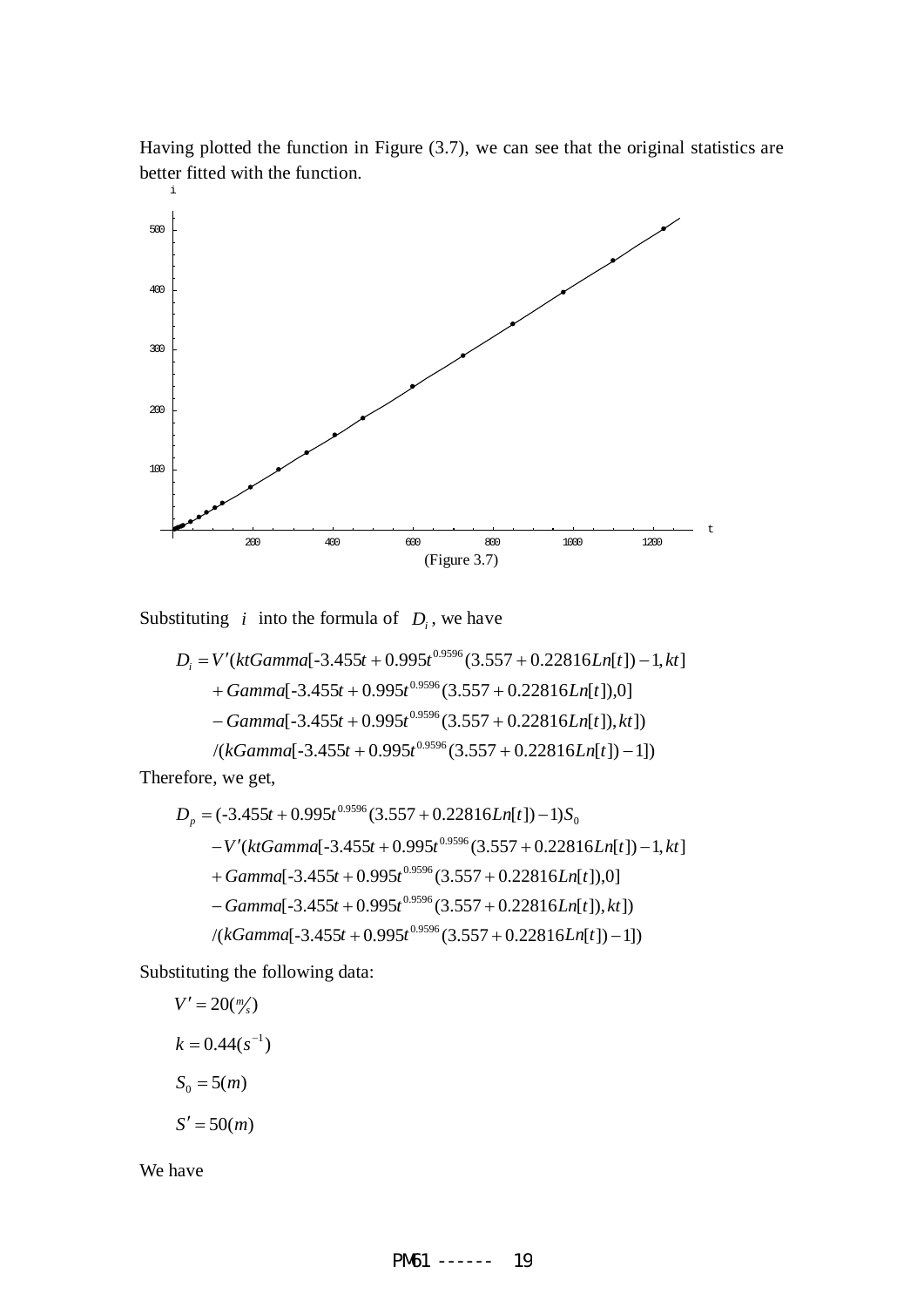$$
D_p = -45.4545 + 176.94t^{0.9596} - 172.77t
$$
  
-(45.45(0.44tGamma-3.455t + 0.995t^{0.9596}(3.557 + 0.22816Ln[t]) - 1,0.44t]  
+ Gamma[-3.455t + 0.995t^{0.9596}(3.557 + 0.22816Ln[t]),0]  
- Gamma[-3.455t + 0.995t^{0.9596}(3.557 + 0.22816Ln[t]),0.44t]))  
/ Gamma[-3.455t + 0.995t^{0.9596}(3.557 + 0.22816Ln[t]) - 1] + 11.35t^{0.9596}Ln[t]

Now we re-plot the  $D_p - t$  graph (Figure 3.8). It can be seen that the fitting is enhanced.



Conclusion:

From (3.2), (3.3), (3.4), we can obtain  $V_p$  (the velocity at which the traffic congestion spreads) at time  $t$  and  $D<sub>p</sub>$  (the spread distance from the original congestion spot).

#### **3.3 Application Analysis**

From the analyses above, we can see that the model of Velocity Transmission in a Queue can be applied in traffic problems. In real life, we can obtain the initial velocity and distance between cars by investigation. Once given those statistics, we will be able to substitute them in to the function and then calculate the velocity and extent of the congestion transmission. It will be a convenient and accurate way to predict the congestion. With the help of the model, the traffic department could direct the cars in advance, which would be a remedy for the congested area, and thus reduce the negative impact that traffic congestion may bring.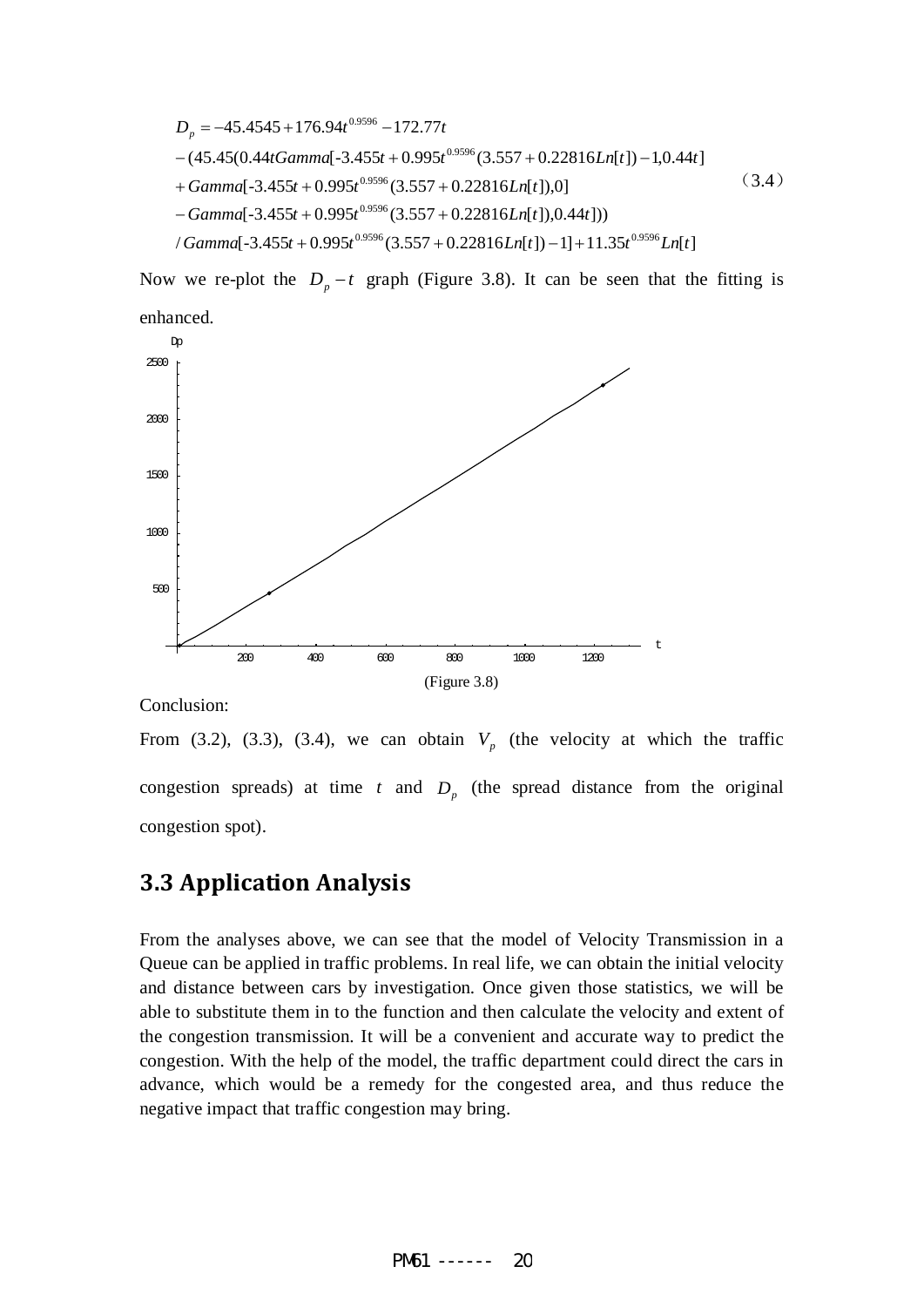# **Chapter** Ⅳ:**Application 2 The Transmission of Price Fluctuation in an Industrial Chain**

#### **4.1 Study Background**

The interaction between the upstream and downstream products in an industrial chain is one of the important topics studied in microeconomics. With a certain product's price going up, change will be brought to the cost of the next part in the chain. And this fluctuation is passed on to every following product, which finally to the increase of CPI and other consumption indexes. In real life, the rise of price may be influenced by many factors, such as financial policies, supply-demand relationship *etc*. This fact in some way makes the fluctuation unpredictable. Here, we simplify the situation, assuming that the fluctuation in prices of downstream products is only affected by the upstream ones. By calculation, we hope that we can predict the influence that the price fluctuation of an upstream product may bring to the price of downstream products.

#### **4.2 Modeling and Computations of the model**

We assume that when  $t = 0$ , the price of a benchmark product suddenly changes from  $P_0$  to *P'*. When  $t = T$ , the price goes back to  $P_0$ .

In the primal model in Chapter II, the longer the distance between  $a_i$  and  $a_i$  is, the smaller the influence of the acceleration of  $a_1$  appears to be. Similarly in this case, we use *n* to depict this influence. Therefore, The price of the *a* -th product in the chain satisfies  $P_a = A_a \cdot f(k_a, t)$ .  $k_a$  can be understood as a parameter that indicates how close  $P_a$  is related to  $P_{a-1}$ .  $A_a$  denotes the ratio of the initial  $P_a$  to  $P_0$ .

From Chapter II, we have

$$
P_a = \begin{cases} A_a (P_0 + (P' - P_0)(1 - \frac{Gamma[n_a - 1, k_a t]}{Gamma[n_a - 1]}) & t \in [0, T) \\ \begin{cases} A_a (P_0 + \frac{(P' - P_0)(-Gamma[n_a - 1, k_a t] + Gamma[n_a - 1, k_a (t - T)])}{Gamma[n_a - 1]} & t \in [T, +\infty) \end{cases} \end{cases}
$$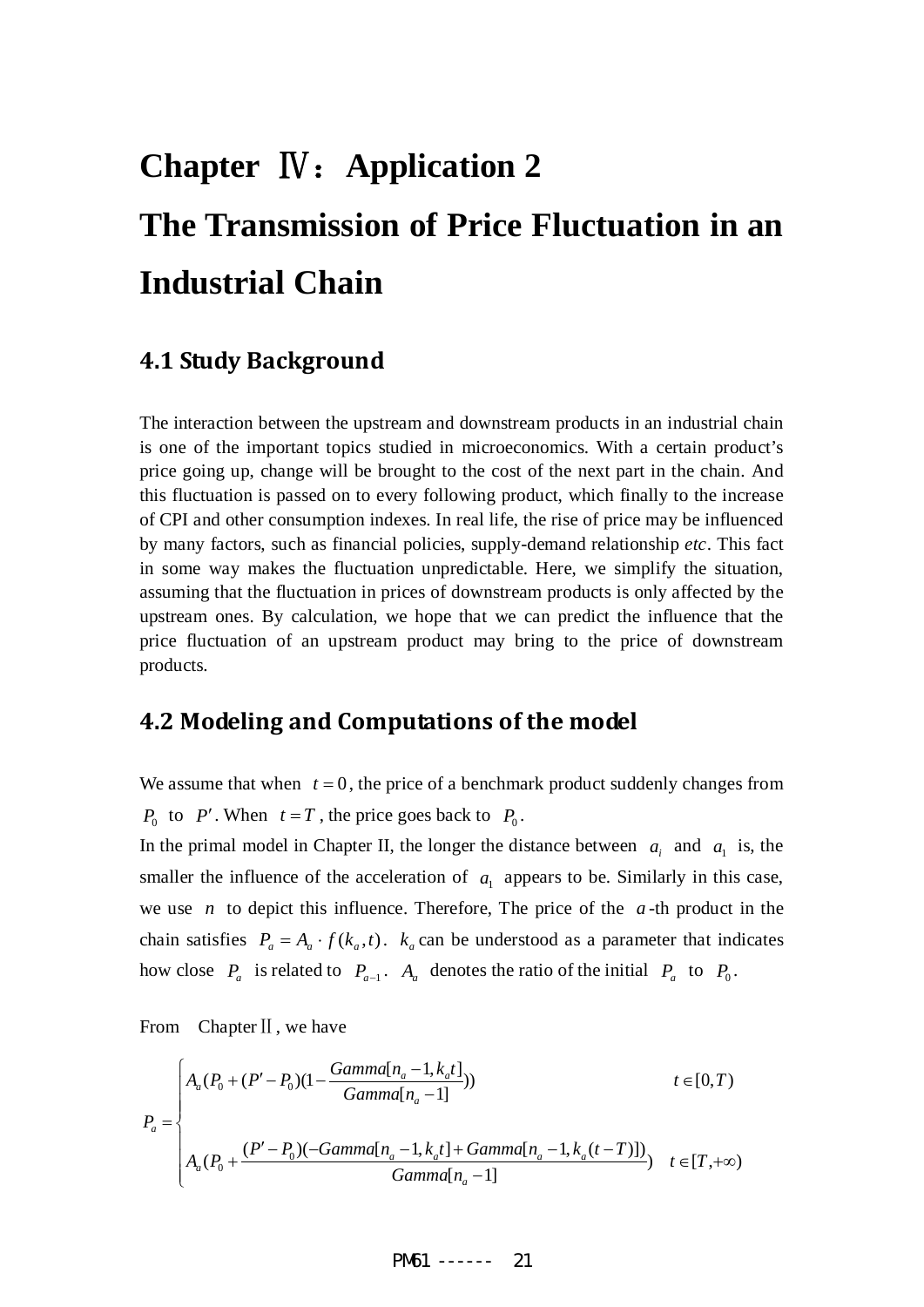Substituting different parameters into the function above, we have the following graphs:



From the graphs, we can see that price fluctuation in upstream products do bring influences to the whole industrial chain. However, when the parameters are different, the results vary accordingly. In some cases, the fluctuation is magnified in the transmission, which means that the fluctuation becomes more obvious. In other cases,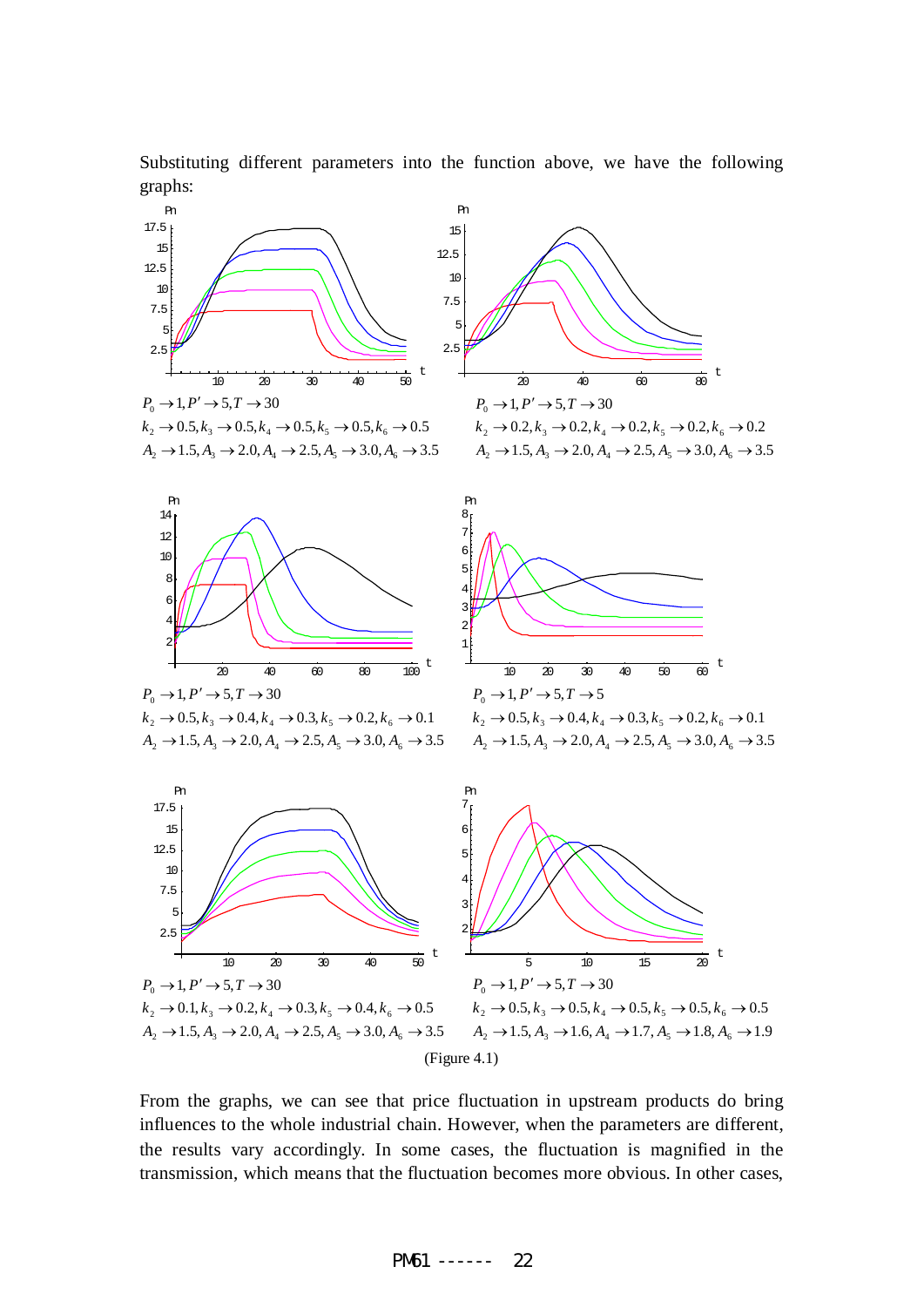the fluctuation can be digested in the process, making the influence weaker in downstream products.

#### **4.3 Case Analysis**

Pork price has always been the indicator of consumption prices. Its fluctuation can reflect the price of pig feed, as well as affecting the price of the industrial chain of pork. Now, we use the industrial chain of corn (pig feed)-pork-spare ribs to analyze the price fluctuation in real life.

The table below shows the prices of corn (pig feed), pork and spare ribs from June  $8<sup>th</sup>$ , 2010 to August  $24^{th}$ , 2010.

| Date          | Corn<br>(pig feed)<br>(RMB/kg) | Pork<br>(RMB/kg) | Spare ribs<br>(RMB/kg) | Date          | Corn<br>(pig feed)<br>(RMB/kg) | Pork<br>(RMB/kg) | Spare ribs<br>(RMB/kg) |
|---------------|--------------------------------|------------------|------------------------|---------------|--------------------------------|------------------|------------------------|
| <b>Jun-08</b> | 1.80                           | N/A              | N/A                    | <b>Jul-20</b> | 2.10                           | N/A              | N/A                    |
| Jun-11        | 1.60                           | N/A              | N/A                    | <b>Jul-21</b> | N/A                            | 13.60            | N/A                    |
| $Jun-13$      | 1.70                           | N/A              | N/A                    | <b>Jul-24</b> | N/A                            | N/A              | 18.12                  |
| $Jun-14$      | N/A                            | N/A              | 15.62                  | <b>Jul-25</b> | N/A                            | 13.00            | N/A                    |
| $Jun-15$      | 2.00                           | N/A              | N/A                    | <b>Jul-29</b> | 2.16                           | N/A              | 18.26                  |
| <b>Jun-18</b> | 2.10                           | N/A              | N/A                    | <b>Jul-30</b> | N/A                            | 12.40            | N/A                    |
| Jun-19        | N/A                            | N/A              | 15.76                  | Aug-02        | N/A                            | 13.20            | N/A                    |
| $Jun-21$      | 2.08                           | N/A              | N/A                    | Aug-03        | 2.16                           | N/A              | N/A                    |
| $Jun-23$      | N/A                            | 9.80             | N/A                    | Aug-06        | N/A                            | 12.80            | N/A                    |
| <b>Jun-24</b> | 2.08                           | N/A              | 15.76                  | Aug-08        | 2.00                           | N/A              | N/A                    |
| <b>Jun-25</b> | N/A                            | 10.80            | N/A                    | Aug-09        | N/A                            | 12.80            | N/A                    |
| Jun-27        | 2.10                           | N/A              | N/A                    | Aug-11        | 2.16                           | N/A              | N/A                    |
| <b>Jun-28</b> | N/A                            | 10.40            | N/A                    | Aug-12        | N/A                            | 13.00            | N/A                    |
| <b>Jun-29</b> | 2.10                           | N/A              | 16.00                  | Aug-14        | 2.15                           | N/A              | 19.62                  |
| $Jul-03$      | 1.98                           | 10.50            | N/A                    | Aug-15        | N/A                            | 12.70            | N/A                    |
| <b>Jul-04</b> | N/A                            | N/A              | 16.38                  | Aug-17        | 2.15                           | N/A              | N/A                    |
| <b>Jul-07</b> | 2.10                           | N/A              | N/A                    | Aug-18        | N/A                            | 13.20            | N/A                    |
| <b>Jul-09</b> | N/A                            | 10.60            | 17.26                  | Aug-19        | N/A                            | N/A              | 19.38                  |
| $Jul-11$      | 2.10                           | N/A              | N/A                    | Aug-22        | 2.00                           | N/A              | N/A                    |
| Jul-14        | N/A                            | 11.50            | 17.62                  | Aug-23        | N/A                            | 13.00            | N/A                    |
| <b>Jul-16</b> | N/A                            | 11.80            | N/A                    | Aug-24        | N/A                            | N/A              | 20.50                  |
| <b>Jul-19</b> | N/A                            | N/A              | 17.62                  |               |                                |                  |                        |

(Table 4.1)

The data in Table (4.1) can be presented by the graph below: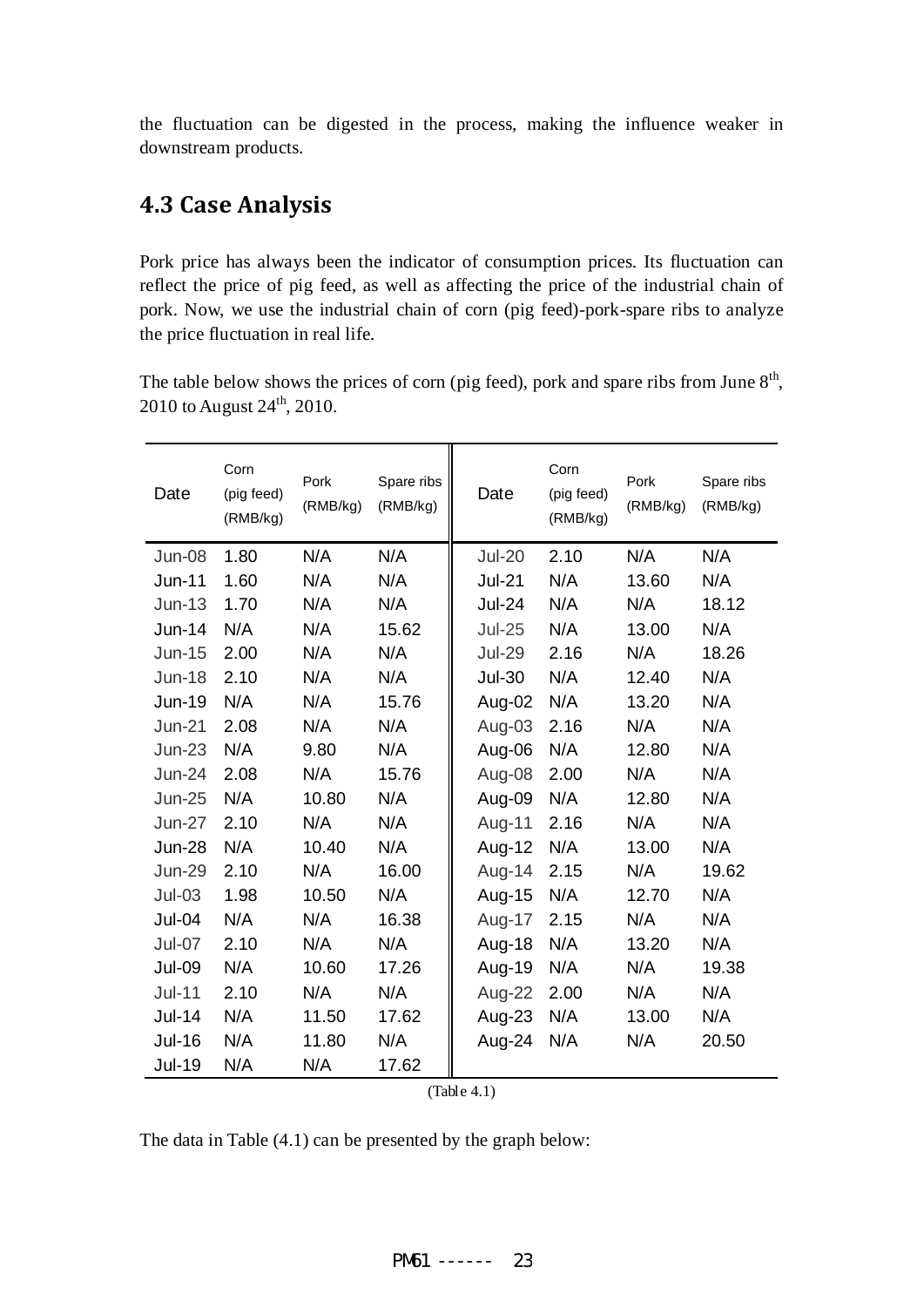

(Figure 4.2)

Let June  $8^{th}$  be the time  $t = 0$ . We then try to find the fitting function. Considering that during this period of time, the prices are monotone increasing, we may only analyze the part of function when  $t < T$ . Therefore,

$$
P_a = A_a (P_0 + (P' - P_0)(1 - \frac{Gamma[n_a - 1, k_a t]}{Gamma[n_a - 1]}))
$$

Adjusting the parameters, we have

$$
P_0 \to 1.6, P' \to 2.1, A_1 \to 1, n_1 \to 10, k_1 \to 1.5
$$

That is,

$$
P_1 = 1.6 + (2.1 - 1.6)(1 - \frac{Gamma[10 - 1, 1.5t]}{Gamma[10 - 1]})
$$

Using computer to plot the function, we have

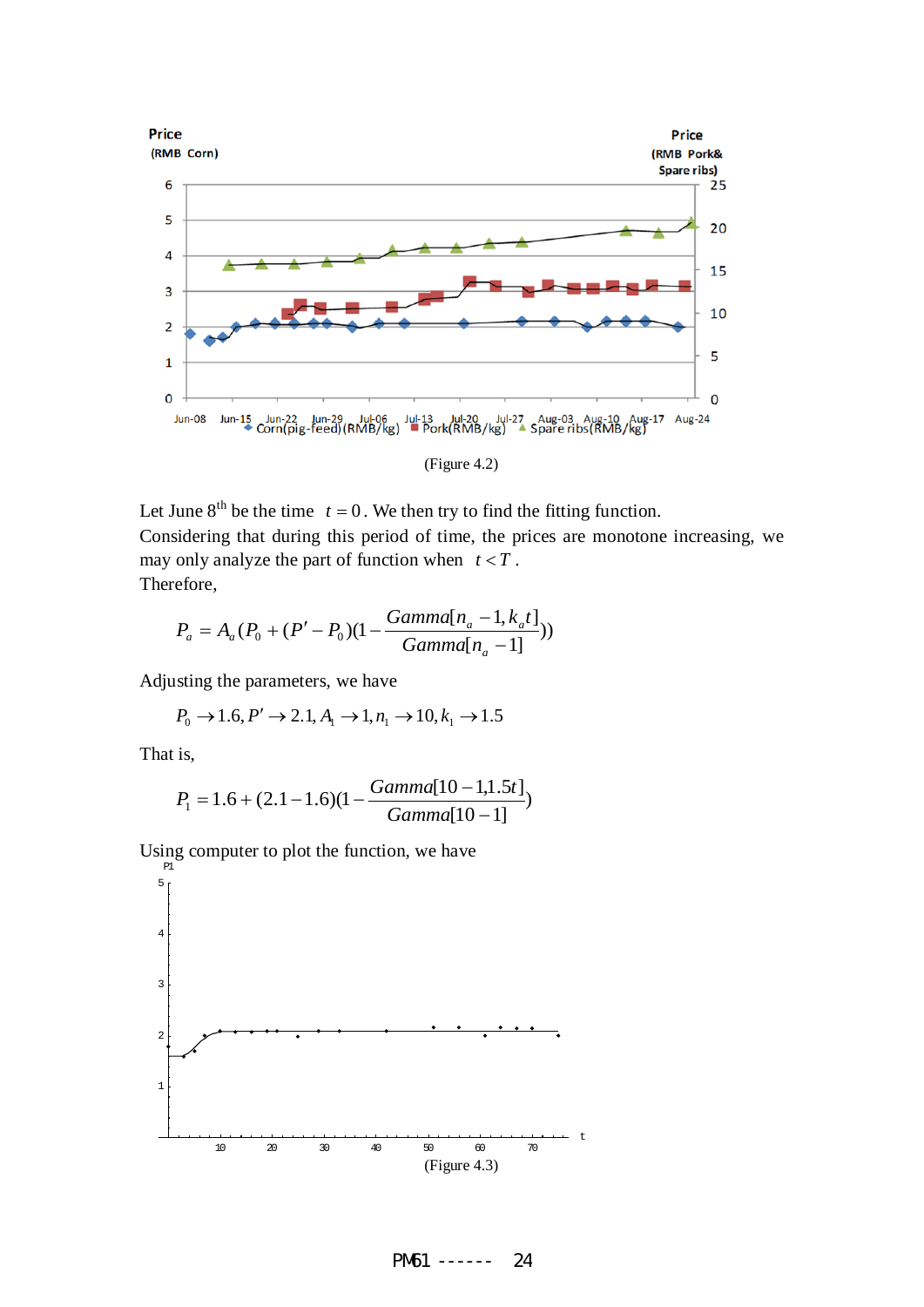Substituting  $P_0 \to 1.6, P' \to 2.1, A_2 = \frac{18}{1.6} = 6.25$ 6.1  $P_0 \to 1.6, P' \to 2.1, A_2 = \frac{10}{1.6} = 6.25$  into the equation of  $P_2$ , we have

$$
P_0 \to 1.6, P' \to 2.1, A_2 \to 6.25, n_2 \to 15, k_2 \to 0.4
$$

That is,

$$
P_2 = 6.25(1.6 + (2.1 - 1.6)(1 - \frac{Gamma[15 - 1, 0.4t]}{Gamma[15 - 1]}))
$$

The expression of  $P_2$  can be graphed as Figure (4.4):



Substituting  $P_0 \to 1.6, P' \to 2.1, A_3 = \frac{15.7}{1.6} = 9.81$  $P_0 \to 1.6, P' \to 2.1, A_3 = \frac{15.7}{1.6} = 9.81$  into the equation of  $P_3$ , similarly, we have

$$
P_0 \to 1.6, P' \to 2.1, A_3 \to 9.81, n_3 \to 6, k_3 \to 0.1
$$

Hence,



PM61 ------ 25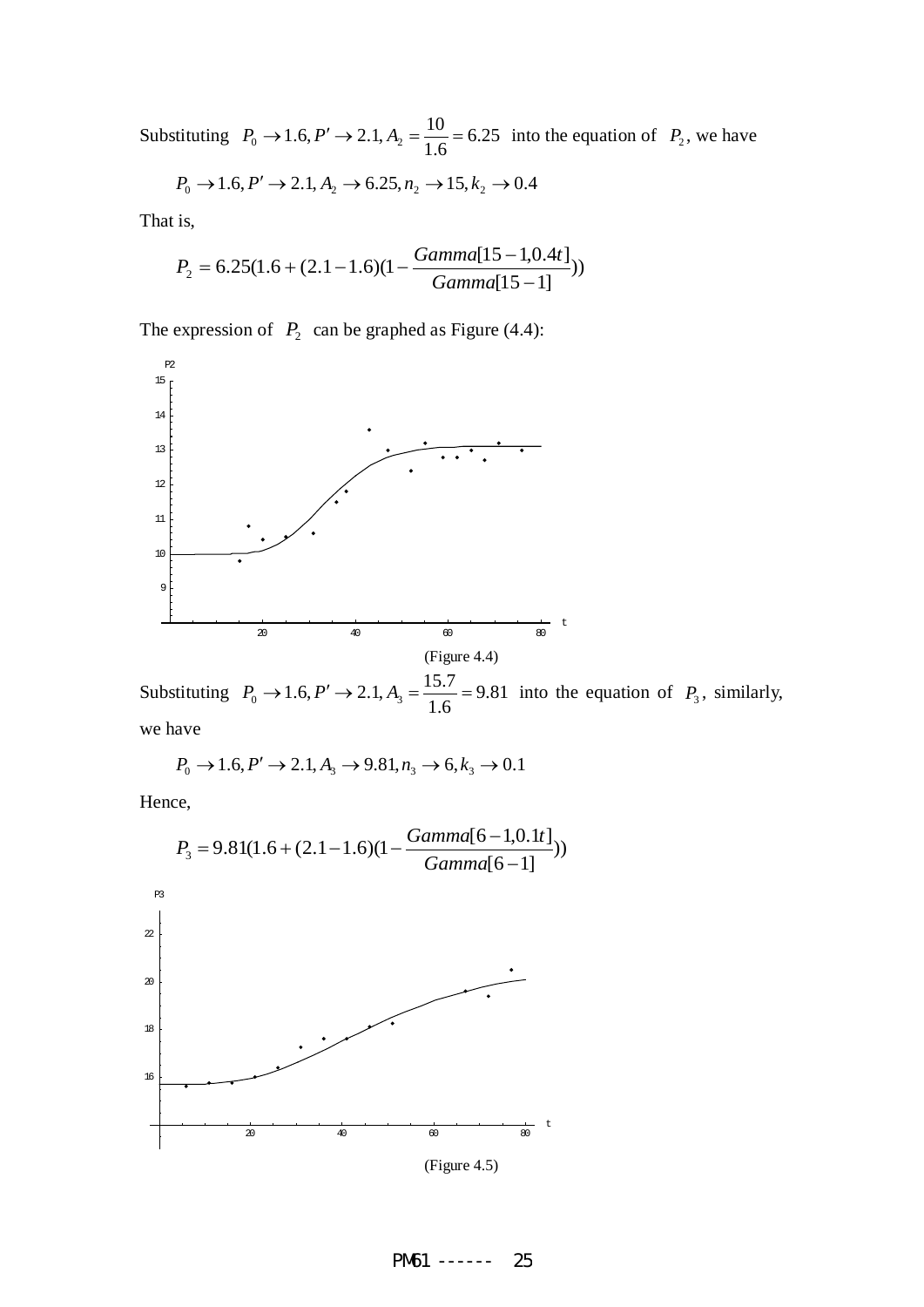



#### **4.4 Conclusion**

From the graph we can see that our function well fits with the price fluctuation in real life. With the help of the price model, we can analyze the price change of a certain product, and then to anticipate the fluctuation that may appear in the downstream prices. The influences that price fluctuation may bring to an economy are significant. Using the model of Velocity Transmission in a Queue will be of great value for the producers' management. Meanwhile, policy-makers can take it as a reference when trying to exert macro adjustment policies. Consumers may also refer to it for help when making their shopping choices.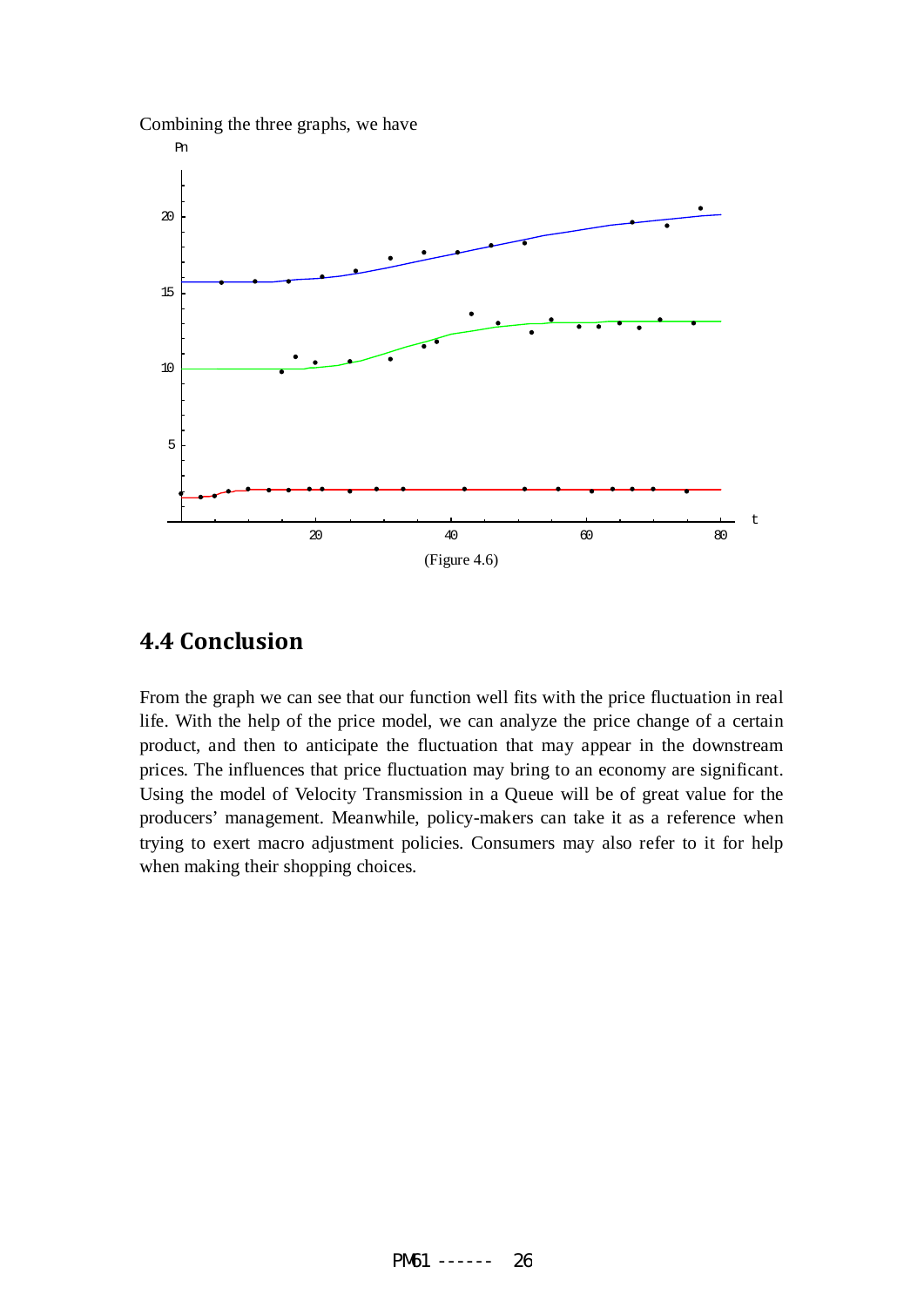# **Chapter** Ⅴ

#### **Retrospect**

he study of this project has been a precious experience for us. On the one hand, The study of this project has been a precious experience for us. On the one hand<br>the study has greatly improved our capacity of mathematical thinking. We have learned how to build up the model on the basis of a practical problem, and more importantly, to use the model in real life. In the process, we used many practical methods to solve the challenges we are faced with. When trying to cope with transcendental equations, for instance, we substituted real statistics into the equation. Also, we have used graphic tools to plot the functions to deal with the data, which has greatly helped with the analysis. We believe that these methods will play a significant role in our future math study as well as in our life.

On the other hand, we have had the opportunity to learn some advanced mathematical knowledge. From our research about Gamma Function, to the solution of transcendental equations, to the use of graphic tools, we have gained a better understanding of the true meaning of mathematics that it is of not only pure beauty, but also practical value. We have come to realize that in an era when progress is being made in every single field, mathematics has never been more connected to our life as it is now. We appreciate the opportunity it offers us with: Equipped with knowledge, shouldered with moral responsibilities, we can make full use of mathematics to serve our community.

Meanwhile, our project does call for further improvement. Firstly, we have simplified the queue as a straight line, which is unlikely in real cases. Secondly, when we are studying the transmission of price fluctuation in an industrial chain, we have neglected the influence of other factors, such as the financial policies and the supply-demand relationship. Partly due to this, our function is still slightly deviated from the real figures.

In the future, we want to keep perfecting this model. For instance, we are considering introducing another variable to indicate the effect caused by other factors. We can also take the differences between the maximum velocities of people into consideration. We believe that the model can be further improved in this way.

At the very end of this report, we want to express our gratitude to our mentors at Hangzhou Foreign Languages School. This report will not be the destination of our study. In the future, our joint efforts will still be a great encouragement to our further study on this project, which we are all looking forward to.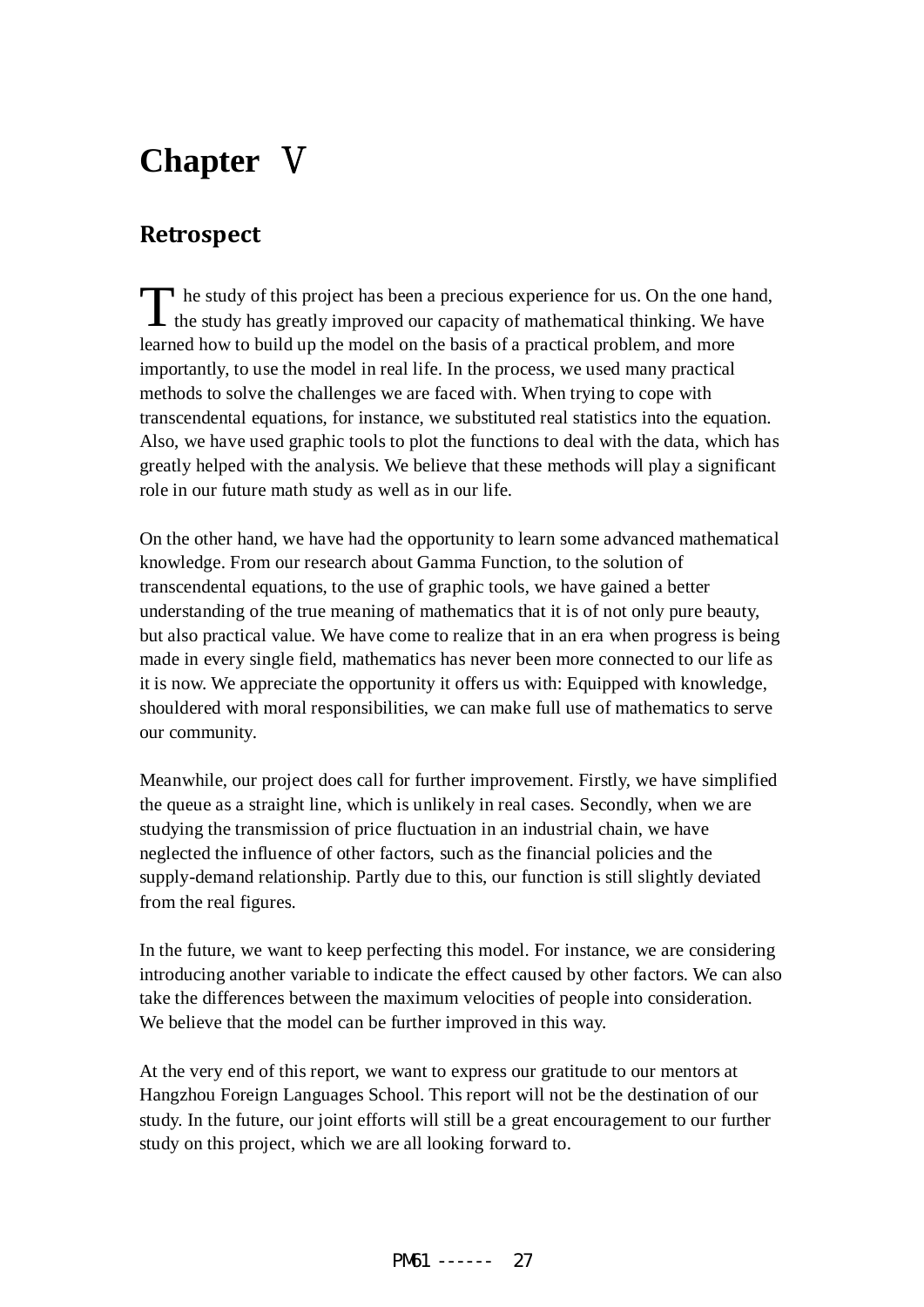# **References**

[1] The department of mathematics at Tongji University.

Advanced Mathematics [M] ,China Higher Education Press (CHEP),2007.

- [2] Wikipedia Gamma function. http://en.wikipedia.org/wiki/Gamma\_function
- [3] Wolfram Mathematica<sup>®</sup> documentation center.

http://reference.wolfram.com/mathematica

[4] Data sources: http://www.czny.gov.cn

http://www.tczizhu.cn

http://www.pigol.cn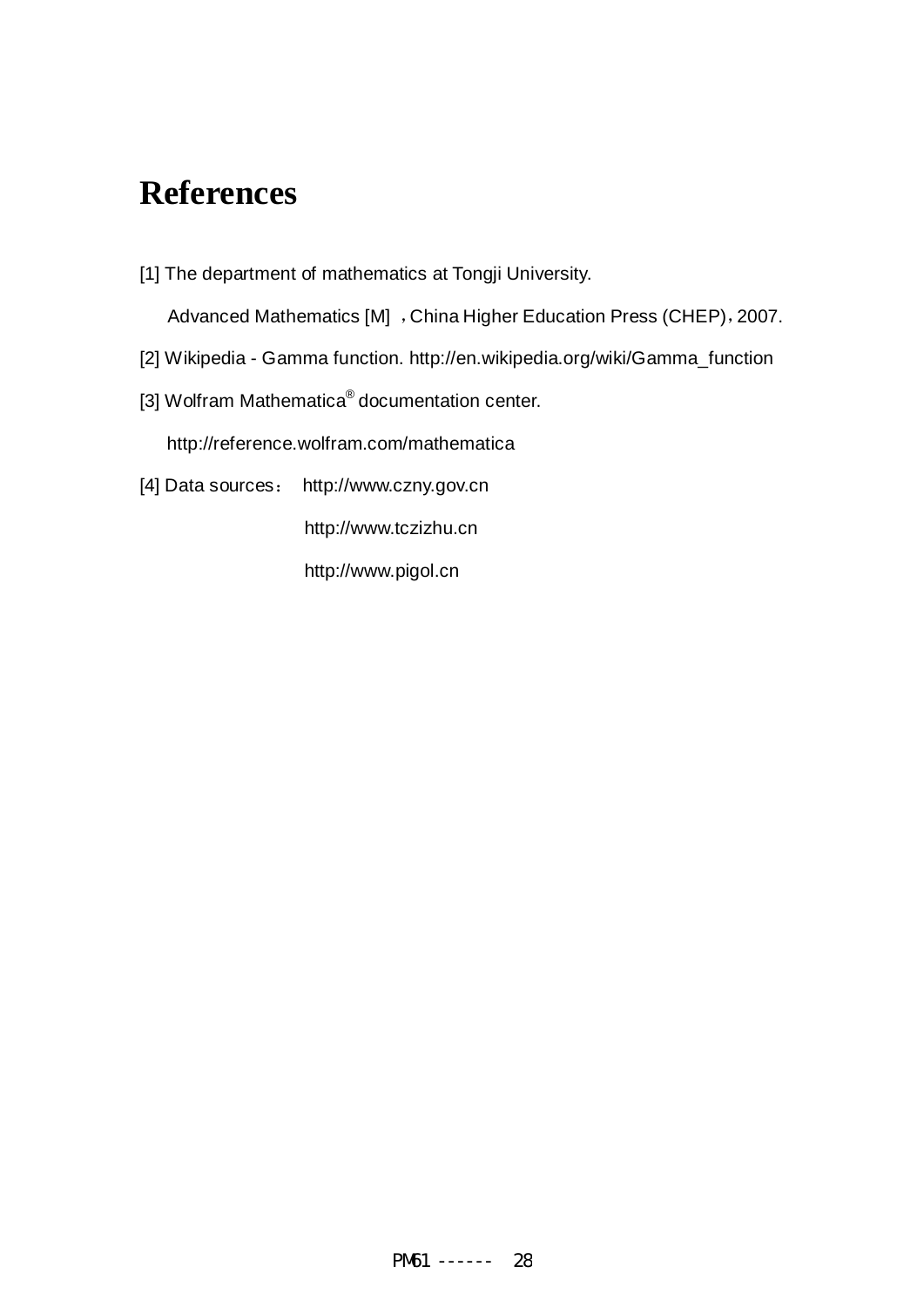| Time             |                |                  |                    |                   | Position           | (pize1)            | $\ast$             |                  |                    |                    |
|------------------|----------------|------------------|--------------------|-------------------|--------------------|--------------------|--------------------|------------------|--------------------|--------------------|
| $(\sec.)$        | $1^{\rm \,st}$ | $2^{\text{nd}}$  | $3^{\text{rd}}$    | $4^{\mathrm{th}}$ | $5^{\mathrm{th}}$  | $6^{\rm th}$       | $7^{\rm th}$       | $8^{\rm th}$     | $9^{\text{th}}$    | $10^{\text{th}}$   |
| $\boldsymbol{0}$ | 110            | 148              | 162                | 182               | 234                | 256                | 280                | 316              | 311                | 336                |
| 0.4              | 101            | 141              | $158\,$            | 182               | 234                | 256                | 280                | 316              | 311                | 336                |
| 0.8              | 88             | 126              | 158                | 180               | 234                | 256                | 280                | 316              | 311                | 336                |
| 1.2              | 73             | 114              | 155                | 180               | 234                | 256                | 280                | 316              | 311                | 336                |
| 1.6              | 49             | 98               | 145                | 175               | 234                | 256                | 280                | 316              | 311                | 336                |
| $\overline{2}$   | 36             | 81               | 131                | 166               | 234                | 248                | 280                | 306              | 311                | 336                |
| 2.4              | 18             | 57               | 113                | 154               | 224                | 241                | 280                | 300              | 311                | 336                |
| 2.8              | N/A            | 38               | 90                 | 137               | 216                | 233                | 280                | 291              | 307                | 336                |
| 3.2              | N/A            | 16               | 63                 | 119               | 204                | 223                | 272                | 284              | 305                | 336                |
| 3.6              | N/A            | $\boldsymbol{0}$ | 49                 | 98                | 188                | 211                | 258                | 277              | 303                | 336                |
| 4                | N/A            | N/A              | 28                 | 76                | 168                | 194                | 240                | 262              | 297                | 336                |
| 4.4              | N/A            | N/A              | 10                 | 56                | 146                | 179                | 221                | 251              | 287                | 336                |
| 4.8              | N/A            | N/A              | N/A                | 36                | 125                | 162                | 202                | 236              | 274                | 330                |
| 5.2              | N/A            | N/A              | N/A                | 18                | 107                | 145                | 187                | 221              | 261                | 322                |
| 5.6              | N/A            | N/A              | N/A                | $\mathbf{1}$      | 85                 | 129                | 169                | 203              | 242                | 307                |
| 6                | N/A            | N/A              | N/A                | N/A               | 61                 | 113                | 152                | 186              | 229                | 294                |
| 6.4              | N/A            | N/A              | N/A                | N/A               | 43                 | 94                 | 134                | 168              | 215                | 278                |
| 6.8              | N/A            | N/A              | N/A                | N/A               | 21                 | 75                 | 117                | 151              | 200                | 261                |
| 7.2              | N/A            | N/A              | N/A                | N/A               | $\mathbf{1}$       | 54                 | 96                 | 135              | 181                | 247                |
| 7.6              | N/A            | N/A              | N/A                | N/A               | N/A                | 36                 | 76                 | 119              | 167                | 232                |
| 8                | N/A            | N/A              | N/A                | N/A               | N/A                | 17                 | 48                 | 100              | 151                | 215                |
| 8.4              | N/A            | N/A              | N/A                | N/A               | N/A                | N/A                | 25                 | 79               | 133                | 196                |
| 8.8              | N/A            | N/A              | N/A                | N/A               | N/A                | N/A                | $\boldsymbol{0}$   | 57               | 113                | 179                |
| 9.2              | N/A            | N/A              | N/A                | N/A               | N/A                | N/A                | N/A                | 39               | 95                 | 160                |
| 9.6              | N/A            | N/A              | N/A                | N/A               | N/A                | N/A                | N/A                | 25               | 78                 | 144                |
| 10               | N/A            | N/A              | N/A                | N/A               | N/A                | N/A                | N/A                | 8                | 57                 | 123                |
| 10.4             | N/A            | N/A              | N/A                | N/A               | N/A                | N/A                | N/A                | N/A              | 41                 | 106                |
| 10.8             | N/A            | N/A              | N/A                | N/A               | N/A                | N/A                | N/A                | N/A              | 22                 | 88                 |
| 11.2             | N/A            | N/A              | N/A                | N/A               | N/A                | N/A                | N/A                | N/A              | 5                  | 65                 |
| 11.6             | N/A            | N/A              | N/A                | N/A               | N/A                | N/A                | N/A                | N/A              | N/A                | 55                 |
| 12               | N/A            | N/A              | N/A                | N/A               | N/A                | N/A                | N/A                | N/A              | N/A                | 37                 |
| 12.4             | N/A            | N/A              | N/A                | N/A               | N/A                | N/A                | N/A                | N/A              | N/A                | 18                 |
|                  |                |                  |                    |                   |                    |                    |                    |                  |                    |                    |
| Time             |                |                  |                    |                   | Position           | (pize1)            | $\ast$             |                  |                    |                    |
| $(\sec.)$        | $11^{\rm th}$  | $12^{\text{th}}$ | $13^{\mathrm{th}}$ | $14^{\text{th}}$  | $15^{\mathrm{th}}$ | $16^{\mathrm{th}}$ | $17^{\mathrm{th}}$ | $18^{\text{th}}$ | $19^{\mathrm{th}}$ | $20^{\mathrm{th}}$ |

**Appendix** Ⅰ:**The Original Data Used in 2.3**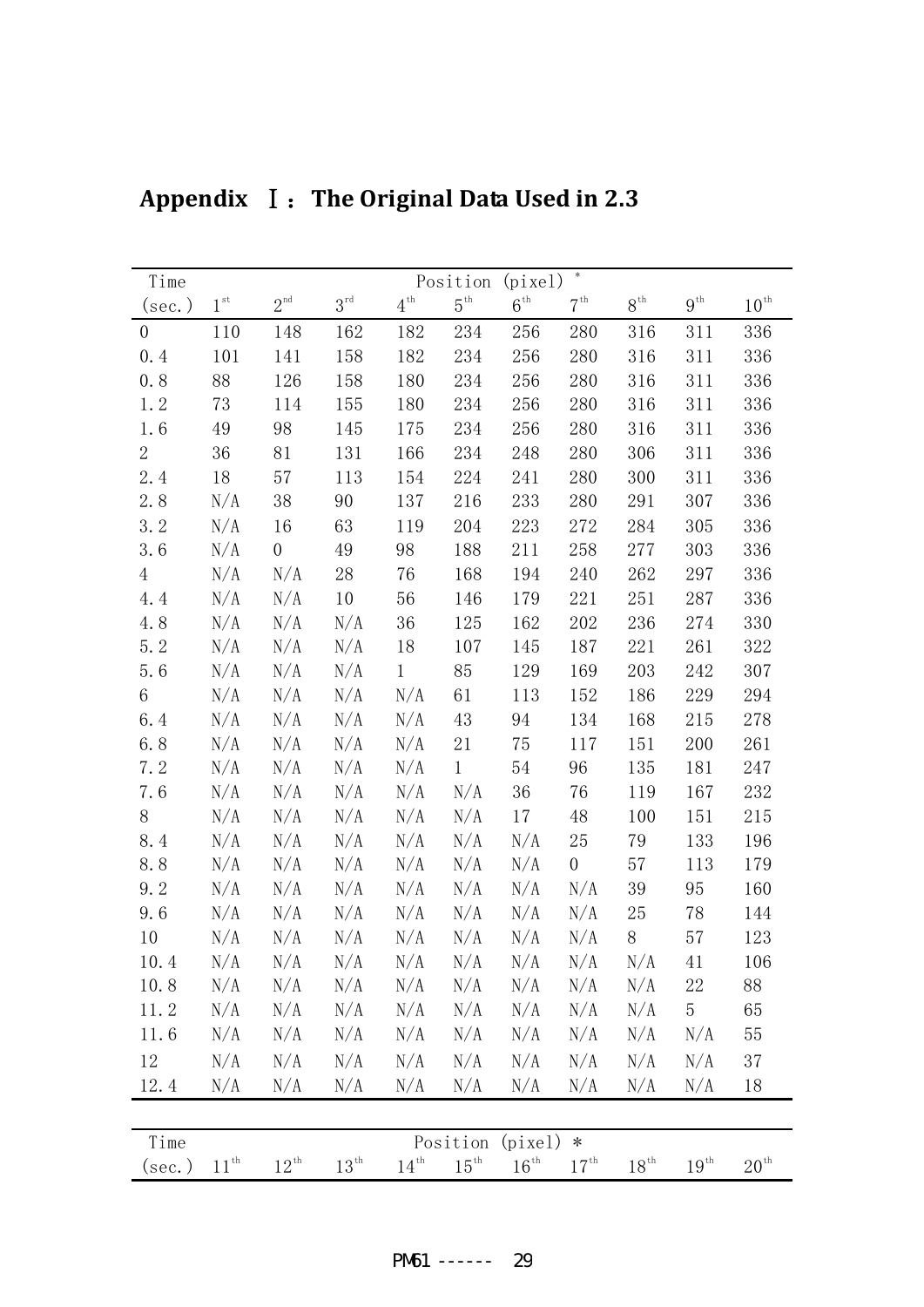| $\theta$       | 363 | 389 | 413 | 426 | 462 | 475 | 482 | 509 | 526 | 544 |
|----------------|-----|-----|-----|-----|-----|-----|-----|-----|-----|-----|
| 0.4            | 363 | 389 | 413 | 426 | 462 | 475 | 482 | 509 | 526 | 544 |
| 0.8            | 363 | 389 | 413 | 426 | 462 | 475 | 482 | 509 | 526 | 544 |
| 1.2            | 363 | 389 | 413 | 426 | 462 | 475 | 482 | 509 | 526 | 544 |
| 1.6            | 363 | 389 | 413 | 426 | 462 | 475 | 482 | 509 | 526 | 544 |
| $\overline{2}$ | 363 | 389 | 413 | 426 | 462 | 475 | 482 | 509 | 526 | 544 |
| 2.4            | 363 | 389 | 413 | 426 | 462 | 475 | 482 | 509 | 526 | 544 |
| 2.8            | 363 | 389 | 413 | 426 | 462 | 475 | 482 | 509 | 526 | 544 |
| 3.2            | 363 | 389 | 413 | 426 | 462 | 475 | 482 | 509 | 526 | 544 |
| 3.6            | 363 | 389 | 413 | 426 | 462 | 475 | 482 | 509 | 526 | 544 |
| 4              | 363 | 389 | 413 | 426 | 462 | 475 | 482 | 509 | 526 | 544 |
| 4.4            | 363 | 389 | 413 | 426 | 462 | 475 | 482 | 509 | 526 | 544 |
| 4.8            | 363 | 389 | 413 | 426 | 462 | 475 | 482 | 509 | 526 | 544 |
| 5.2            | 363 | 389 | 413 | 426 | 462 | 475 | 482 | 509 | 526 | 544 |
| 5.6            | 362 | 389 | 413 | 426 | 462 | 475 | 482 | 509 | 526 | 544 |
| 6              | 356 | 385 | 413 | 426 | 462 | 475 | 482 | 509 | 526 | 544 |
| 6.4            | 345 | 381 | 407 | 426 | 462 | 475 | 482 | 509 | 526 | 544 |
| 6.8            | 334 | 374 | 403 | 426 | 462 | 475 | 482 | 509 | 526 | 544 |
| 7.2            | 316 | 364 | 394 | 419 | 458 | 475 | 482 | 509 | 526 | 544 |
| 7.6            | 301 | 350 | 386 | 415 | 452 | 475 | 482 | 509 | 526 | 544 |
| 8              | 281 | 338 | 375 | 410 | 444 | 473 | 482 | 509 | 526 | 544 |
| 8.4            | 261 | 322 | 365 | 403 | 437 | 469 | 482 | 509 | 526 | 544 |
| 8.8            | 240 | 306 | 352 | 392 | 428 | 459 | 482 | 509 | 526 | 544 |
| 9.2            | 217 | 289 | 334 | 379 | 417 | 453 | 476 | 509 | 526 | 544 |
| 9.6            | 198 | 272 | 322 | 369 | 407 | 446 | 471 | 507 | 526 | 544 |
| 10             | 178 | 250 | 302 | 352 | 394 | 436 | 464 | 500 | 519 | 544 |
| 10.4           | 159 | 234 | 287 | 336 | 381 | 425 | 457 | 495 | 515 | 544 |
| 10.8           | 138 | 216 | 270 | 318 | 365 | 413 | 446 | 487 | 510 | 540 |
| 11.2           | 118 | 200 | 249 | 301 | 351 | 400 | 433 | 479 | 499 | 533 |
| 11.6           | 100 | 185 | 231 | 284 | 332 | 385 | 420 | 470 | 491 | 523 |
| 12             | 78  | 169 | 211 | 268 | 319 | 370 | 408 | 457 | 481 | 515 |
| 12.4           | 60  | 152 | 194 | 249 | 304 | 351 | 391 | 443 | 470 | 507 |
| 12.8           | 42  | 140 | 175 | 231 | 290 | 340 | 380 | 428 | 460 | 497 |
| 13.2           | 20  | 124 | 159 | 213 | 269 | 326 | 364 | 410 | 450 | 484 |
| 13.6           | 5   | 108 | 145 | 195 | 247 | 311 | 349 | 397 | 436 | 471 |
| 14             | N/A | 104 | 138 | 179 | 231 | 296 | 333 | 381 | 423 | 457 |
| 14.4           | N/A | 102 | 135 | 166 | 214 | 282 | 319 | 368 | 409 | 446 |
| 14.8           | N/A | 102 | 130 | 155 | 196 | 267 | 304 | 351 | 394 | 431 |
| 15.2           | N/A | 102 | 130 | 150 | 183 | 248 | 292 | 340 | 380 | 419 |
| 15.6           | N/A | 102 | 130 | 145 | 173 | 235 | 280 | 323 | 365 | 404 |
| 16             | N/A | 102 | 130 | 141 | 169 | 224 | 270 | 310 | 353 | 392 |
| 16.4           | N/A | 102 | 130 | 141 | 166 | 209 | 253 | 298 | 337 | 377 |
| 16.8           | N/A | 102 | 130 | 141 | 166 | 201 | 241 | 282 | 324 | 364 |
| 17.2           | N/A | 102 | 130 | 141 | 166 | 194 | 232 | 271 | 312 | 349 |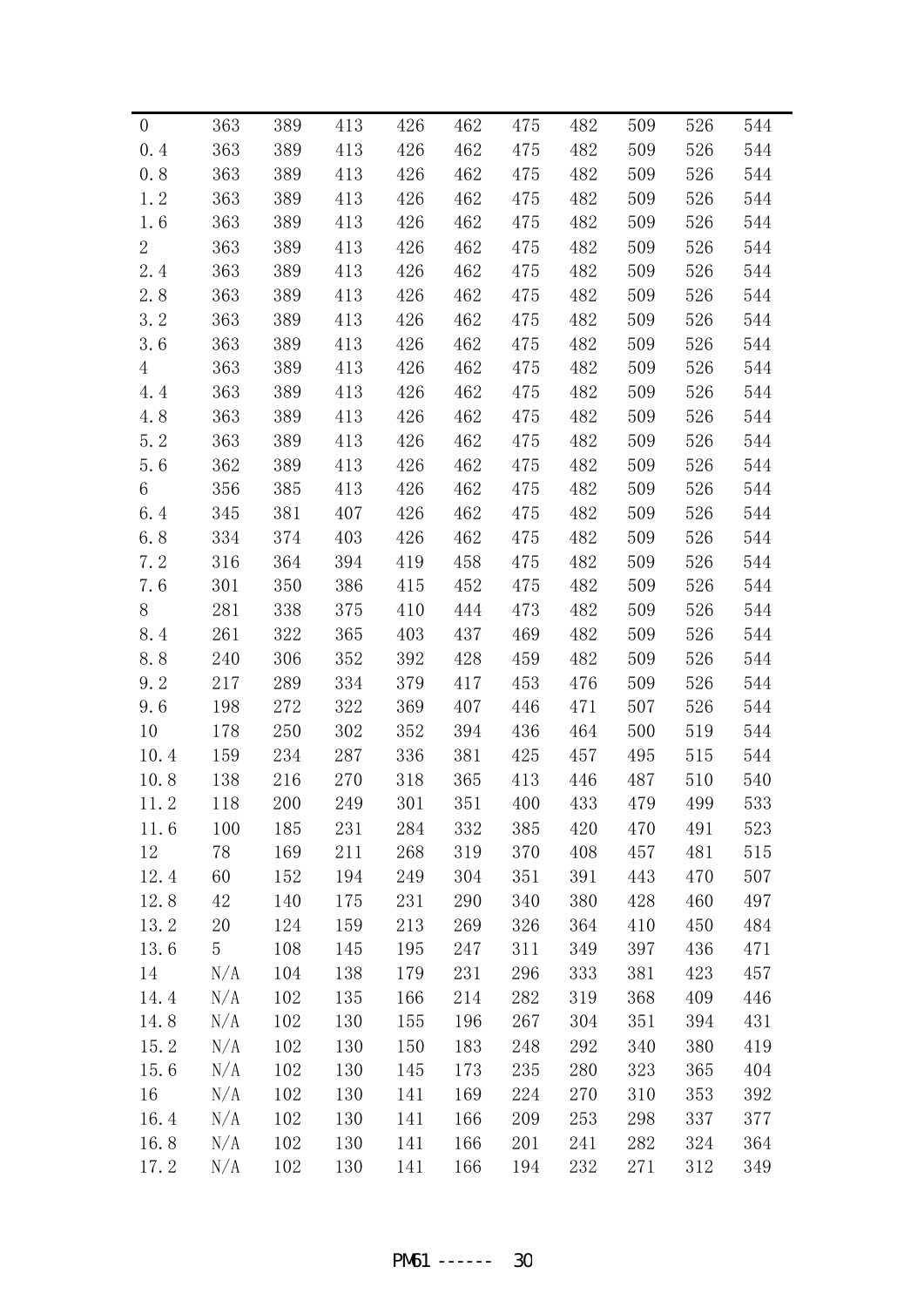| 17.6 | N/A | 102 | 130 | 141 | 166 | 188 | 224 | 260 | 299 | 334 |
|------|-----|-----|-----|-----|-----|-----|-----|-----|-----|-----|
| 18   | N/A | 102 | 130 | 141 | 166 | 181 | 214 | 247 | 284 | 320 |
| 18.4 | N/A | 102 | 130 | 141 | 166 | 181 | 208 | 242 | 273 | 307 |
| 18.8 | N/A | 102 | 130 | 141 | 166 | 181 | 207 | 237 | 264 | 297 |
| 19.2 | N/A | 102 | 130 | 141 | 166 | 181 | 207 | 232 | 250 | 286 |
| 19.6 | N/A | 102 | 130 | 141 | 166 | 181 | 207 | 227 | 245 | 277 |
| 20   | N/A | 102 | 130 | 141 | 166 | 181 | 207 | 227 | 245 | 272 |
| 20.4 | N/A | 102 | 130 | 141 | 166 | 181 | 207 | 227 | 245 | 270 |
| 20.8 | N/A | 102 | 130 | 141 | 166 | 181 | 207 | 227 | 245 | 270 |
| 21.2 | N/A | 102 | 130 | 141 | 166 | 181 | 207 | 227 | 245 | 270 |

\*The position of each person is measured from the video took at China Pavilion.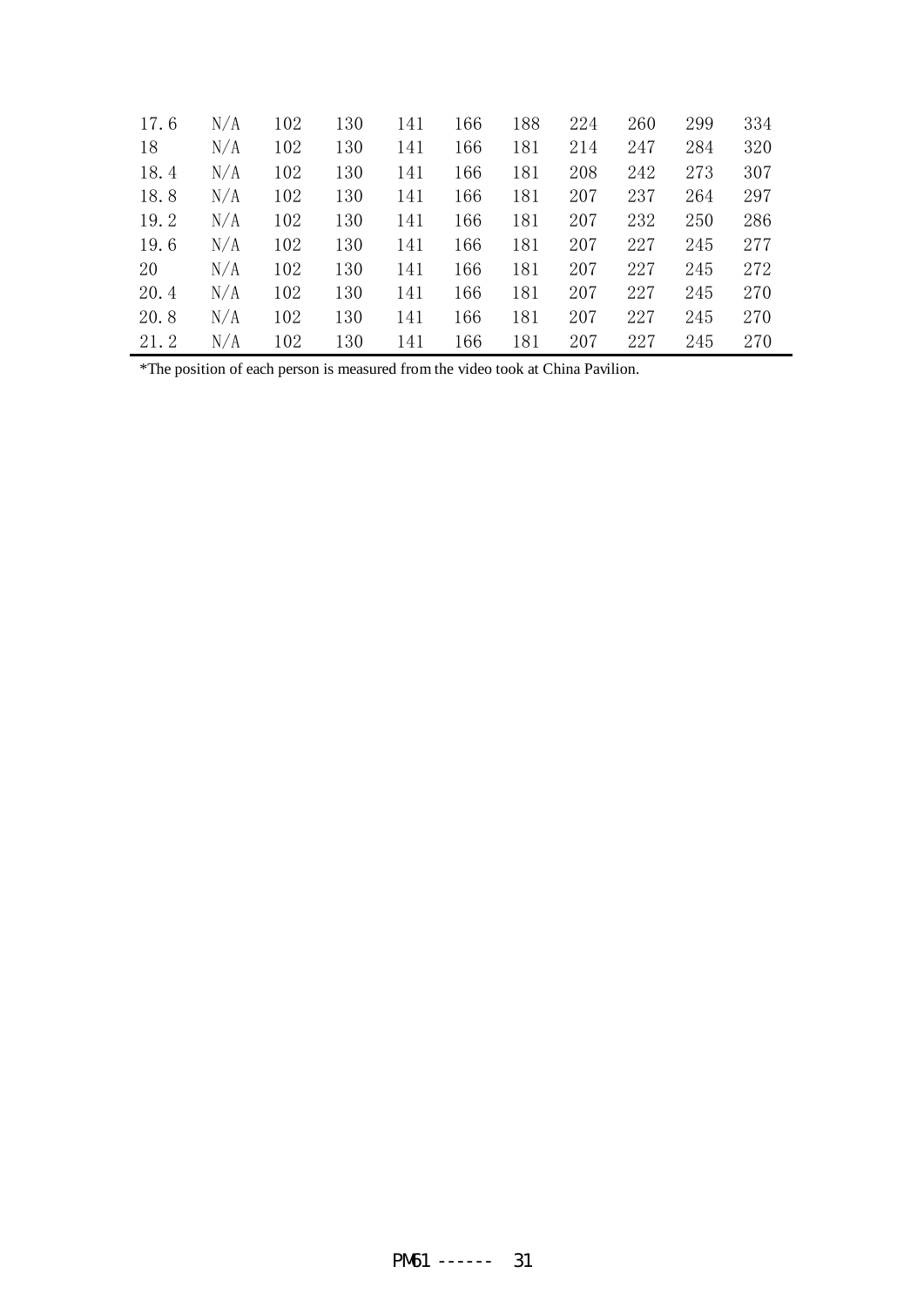```
In[1]:=Out[1]= 
\{\{v[t]\rightarrow e^{-kt}(-1+e^{kt})\ m\}\}In[2] :=\{\,\{\mathtt{v}\, [\, \mathtt{t}\, ] \rightarrow \mathtt{m} - \mathtt{e}^{\neg \mathtt{k}\, \mathtt{t}}\, \mathtt{m}\}\,\}In[3]:=\texttt{D} \texttt{Solve}\big[\big\{k* v[t]:: k* m-m*k*e^{-k't}-v\mid [t],\ v[0]::0\big\},\ v[t],\ t\big]Out[3]= 
\{\{v[t]\rightarrow e^{\text{-k}t}\mathbbm{n}(-1+e^{\text{-k}t}-k\;t)\}\}ln[4]:=
DSolve [{k*v[t]+v'[t]:=k*e^{-k t} m(-1+e^{k t}-kt), v[0]:=0}, v[t], t]Out[4]= 
\left\{\left\{v\,[\,t\,]\to \frac{1}{2}\,\,{\rm e}^{-{\rm i}k\cdot t}\,{\rm m}\,\left(-2+2\,{\rm e}^{{\rm i}k\cdot t}-2\,{\rm k}\,\,t-{\rm k}^2\,\,t^2\right)\,\right\}\right\}ln[5]:=
DSolve [{k \ast v[t] + v' [t]} = k \ast \frac{1}{2} e^{-kt} m (-2 + 2 e^{kt} - 2 kt - k^2 t^2), v[0] = 0}, v[t],t]Out[5]= 
\left\{\left\{v\left[t\right]\to \frac{1}{6}e^{-kt}m\left(-6+6e^{kt}-6kt-3k^{2}t^{2}-k^{3}t^{3}\right)\right\}\right\}In[6]:=
m * \left(1 - \sum_{i=0}^{n-2} ((k^i i * t^i) / (i!))*e^{-kt}\right)Out[6]=
```

```
DSolve[{v'[t] == k * (m - v[t]), v[0] == 0}, v[t], t]
```
**Appendix** Ⅱ: **Mathematica® Programs**

Out[2]=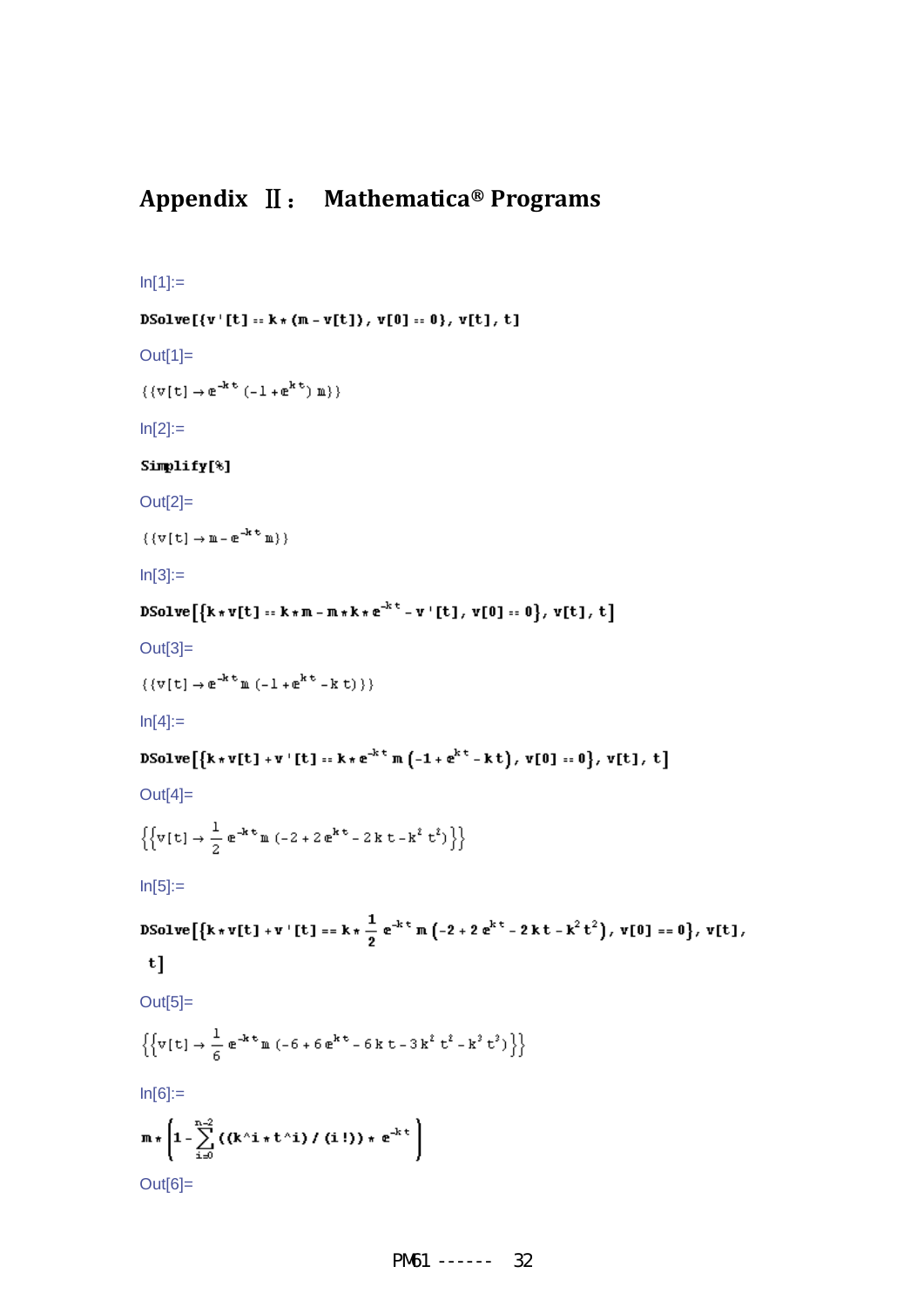Out[11]=

$$
\ln[11]:=\n\text{D}Solve\left[\n\begin{cases}\n\mathbf{v}^{T}[t]: \\
\mathbf{v}^{T}[t]: \\
\mathbf{k}*\left(\frac{1}{2}e^{-b k - k \cdot t} \ln\left(2e^{b k} - 2kt + 2e^{b k} kt - 2bk^{2}t - k^{2}t^{2} + e^{b k} k^{2}t^{2} - e^{b k} Gamma[3, bk]\right) - \mathbf{v}[t]\n\end{cases}\n\right),\n\quad\n\mathbf{v}[0]:=\n\pi\left(1-\frac{(-1+5) Gamma[-1+5, kb]}{Gamma[5]}\right),\n\quad\n\mathbf{v}[t], t]
$$

 $\overline{1}$ r

Out[10]=

$$
\left\{\left\{v\,[\,t\,]\,\rightarrow\,\frac{1}{2}\,\,e^{\,-b\,k\,-k\,t}\,\text{m }(2\,e^{b\,k}\,-2\,k\,t\,+\,2\,e^{b\,k}\,k\,t\,-\,2\,b\,k^2\,t\,-\,k^2\,t^2\,+\,e^{b\,k}\,k^2\,t^2\,-\,e^{b\,k}\,\text{Gamma}\left[3\,,\,b\,k\,\right]\right)\right\}
$$

DSolve[{v'[t] := k \* (e<sup>20.25</sup> m (e<sup>20.26</sup> - kt + e<sup>20.26</sup> kt - e<sup>20.26</sup> Gamma[2, bk]) -  
v[0] == m 
$$
\left(1 - \frac{(-1+4) \text{ Gamma}[-1+4, kb]}{\text{Gamma}[4]}\right)
$$
, v[t], t]

$$
\ln[10] :=
$$
\n
$$
D\text{Solve}[\{v^{\dagger}[t] = k * (e^{-b k - k t} m (e^{b k} - kt + e^{b k} kt - e^{b k} Gamma[2, b k]) - v[t]\},
$$

$$
\{ \forall [t] \to e^{-i\pi/2} \text{ in } (e^{-i\pi} - k t + e^{-i\pi} k t - e^{-i\pi} \text{Gamma}[2, b k]) \} \}
$$
  
In[10]:=

DSolve  $[\{v | [t] = k * (0 - v[t])\}, v[0] = m \left(1 - \frac{(-1 + 2) \text{ Gamma}[-1 + 2, k b]}{\text{Gamma}[2]}\right)\}, v[t],$ 

 $(\text{tr}(t), e^{-bk - kt} \cdot e^{bk} + t + e^{bk} + e^{bk}$ Connel? http://

 $v[t], t]$ 

Out[9]=

```
In[9]:=DSolve [\{v | [t] = k * (e^{-b k - k t} (-1 + e^{b k}) m - v[t])\}, v[0] = m \left(1 - \frac{(-1 + 3) \text{ Gamma}[-1 + 3, k b]}{\text{Gamma}[3]}\right)\},
```

```
Out[8]= 
 \{\,\{\mathtt{v}\, [\, \mathtt{t}\, ] \rightarrow \mathtt{e}^{-b\,\mathtt{k}\, \mathtt{-k}\, \mathtt{t}}\,\, (-1 + \mathtt{e}^{\mathtt{b}\, \mathtt{k}})\,\, \mathtt{m}\}\,\}
```

```
FullSimplify\left[n\left(1-\frac{(-1+n)\text{ Gamma}[-1+n,\ k\ t]}{\text{Gamma}[n]}\right)\right]
```

```
Out[7]=
```

```
\texttt{m}-\frac{\texttt{m Gamma}\left[-1+\texttt{n, k t}\right]}{\texttt{Gamma}\left[-1+\texttt{n}\right]}
```

```
ln[8]:=
```
 $t$ ]

```
ln[7]:=
```

```
\texttt{m}\left(\texttt{l}-\frac{(-\texttt{l}+\texttt{n})\texttt{Gamma}[-\texttt{l}+\texttt{n},\texttt{k}\texttt{t}]}{\texttt{Gamma}[\texttt{n}]}\right)
```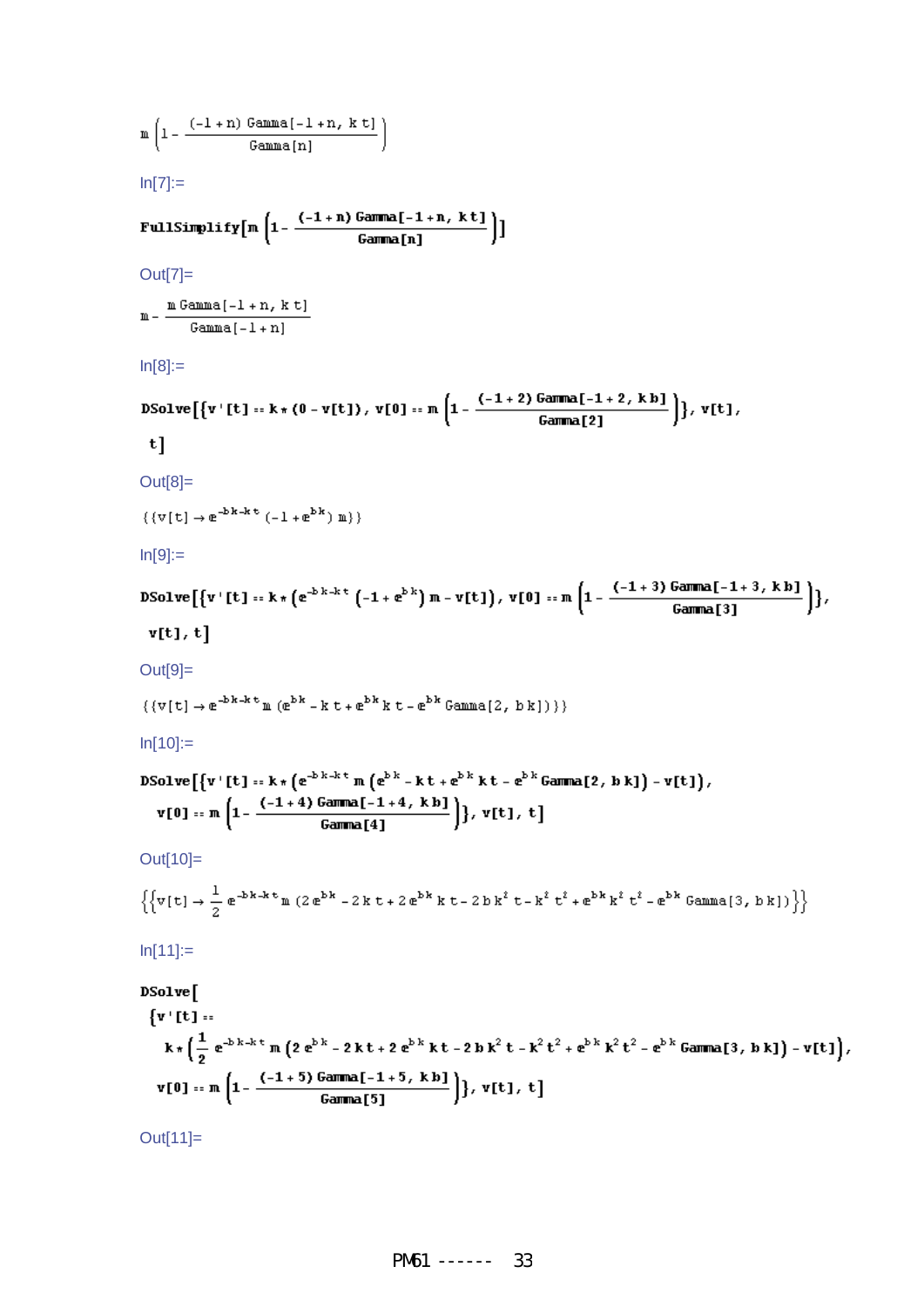$$
\begin{aligned} \left\{ \left\{ v(t) \rightarrow \frac{1}{6} e^{-b\,k-k\,t} \, \text{m} \, \left( 6 \, e^{b\,k} \, - 6 \, k \, t + 6 \, e^{b\,k} \, k \, t - 6 \, b \, k^2 \, t - 6 \, b \, k^2 \, t \right) \right. \\ 3 \, b^2 \, k^3 \, t - 3 \, k^2 \, t^2 + 3 \, e^{b\,k} \, k^2 \, t^2 - 3 \, b \, k^3 \, t^2 - k^3 \, t^3 + e^{b\,k} \, k^2 \, t^2 - e^{b\,k} \, \text{Gamma}(4, b \, k) \right) \right\} \end{aligned}
$$

 $ln[12]:=$ 

$$
{\tt FullSimplify} \big[
$$

$$
\left\{m * e^{-k*t}\left(-\sum_{i=1}^{n-2}\frac{k^{\wedge}i*(t^{\wedge}i-b^{\wedge}i)}{i!}+e^{k*b}*\left(\sum_{i=0}^{n-2}\frac{k^{\wedge}i*(t-b)^{\wedge}i}{i!}-\frac{1}{(n-2)!}\text{ Gamma}[n-1, k*b]\right)\right)\right\}\right\}
$$

Out[12]=

$$
\Big\{\frac{\texttt{m}\ (-\texttt{Gamma}[-1+n,\ k\ t]+\texttt{Gamma}[-1+n,\ k\ (-b+\ t)\ ])}{\texttt{Gamma}[-1+n]}\Big\}
$$

 $In[13] :=$ 

$$
f[t_1 := If [0 \le t \le b, m - \frac{m \text{ Gamma}[-1 + n, kt]}{\text{Gamma}[-1 + n]},
$$
\n
$$
\frac{m (-\text{Gamma}[-1 + n, kt] + \text{Gamma}[-1 + n, k(-b + t)])}{\text{Gamma}[-1 + n, k(-b + t)])}]
$$

 $In[14]:=$ 

Out[14]=

- Graphics -

 $In[15] :=$ 

$$
\begin{array}{l} \text{Plot}\left[\left\{\frac{m(-1+n)\text{ Gamma}[-1+n,\ k\,t\right]}{\text{Gamma}[n]}\right. \left\{n \to 5,\ k \to 0.5,\ n \to 2\right\},\\ \frac{m(-1+n)\text{ Gamma}[-1+n,\ k\,t\,]}{\text{Gamma}[n]} \left\{n \to 5,\ k \to 0.5,\ n \to 3\right\},\\ \frac{m(-1+n)\text{ Gamma}[n]}{\text{Gamma}[n]} \left\{n \to 5,\ k \to 0.5,\ n \to 3\right\},\\ \frac{m(-1+n)\text{ Gamma}[-1+n,\ k\,t\,]}{\text{Gamma}[n]} \left\{n \to 5,\ k \to 0.5,\ n \to 4\right\},\\ \frac{m(-1+n)\text{ Gamma}[-1+n,\ k\,t\,]}{\text{Gamma}[n]} \left\{n \to 5,\ k \to 0.5,\ n \to 5\right\},\\ \frac{m(-1+n)\text{ Gamma}[-1+n,\ k\,t\,]}{\text{Gamma}[n]} \left\{n \to 5,\ k \to 0.5,\ n \to 6\},\\ \frac{m(-1+n)\text{ Gamma}[-1+n,\ k\,t\,]}{\text{Gamma}[n]} \left\{n \to 5,\ k \to 0.5,\ n \to 7\right\},\ \{t,\ 0,\ 25\},\ \text{AxesLabel} \to \{t,\ Vn\}\right] \end{array}
$$

#### Out[15]=

- Graphics -

 $In[16] :=$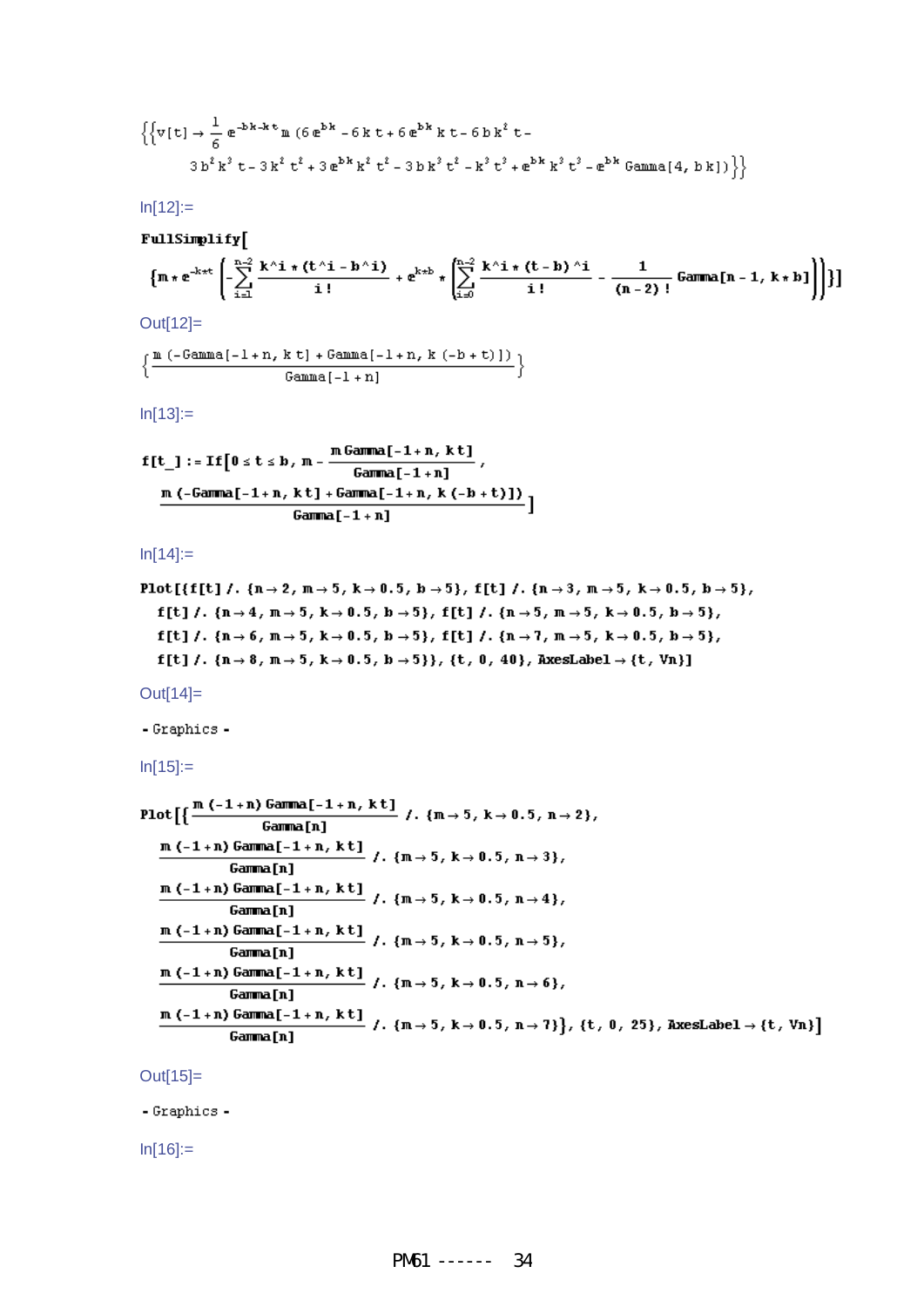```
pts = {{5, 0.193264861}, {10, 0.264745909}, {15, 0.29754447}, {20, 0.316969089},
  {25, 0.330147927}, {45, 0.358375118}, {65, 0.37216392}, {85, 0.380715453},
  {105, 0.386679602}, {125, 0.391143396}, {195, 0.400901785}, {265, 0.406468223},
  {335, 0.410180352}, {405, 0.412881733}, {475, 0.414960955}, {600, 0.417722877},
  {725, 0.419735016}, {850, 0.4212849}, {975, 0.422526127}, {1100, 0.423549188},
  {1225, 0.424411317}
```
Out[16]=

```
({5, 0.193265}, {10, 0.264746}, {15, 0.297544}, {20, 0.316969},(25, 0.330148), (45, 0.358375), (65, 0.372164), (85, 0.380715), (105, 0.38668),
 (125, 0.391143), (195, 0.400902), (265, 0.406468), (335, 0.41018),{405, 0.412882}, {475, 0.414961}, {600, 0.417723}, {725, 0.419735},
 {850, 0.421285}, {975, 0.422526}, {1100, 0.423549}, {1225, 0.424411}}
```
#### FindFit[pts,  $a * Log[x] * x^c + b$ ,  $\{a, b, c\}$ , x]

 ${a \rightarrow 0.167739, b \rightarrow -0.0159267, c \rightarrow -0.141343}$ 

 $In[17]$ :=

```
Show[ListPlot[pts, PlotStyle \rightarrow PointSize[0.01], AxesLabel \rightarrow {t, V}],
```

```
Plot [a * Log[x] * x^c c + b /. (a \rightarrow 0.11237237271871775^{\circ}, b \rightarrow 0.09181098106195348^{\circ},c \rightarrow -0.12348418701155632 }, {x, 0, 1300}]]
```

```
Out[17]=
```
- Graphics -

 $In[18] :=$ 

```
FindFit[{{5, 1.617903887}, {10, 2.79047123}, {15, 4.20452728}, {20, 5.744342022},
  {25, 7.363990446}, {45, 14.29081861}, {65, 21.60892536}, {85, 29.14346833},
  {105, 36.82057517}, {125, 44.60075318}, {195, 72.36022529}, {265, 100.6331049},
  {335, 129.2234163}, {405, 158.0350738}, {475, 187.0124679}, {600, 239.0652823},
  {725, 291.4123477}, {850, 343.9799432}, {975, 396.7207926}, {1100, 449.6024275},
  \{1225, 502.6014086\}, a * x + b * x^c (d + e *Log[x]), \{a, b, c, d, e\}, x]
```

```
FindFit:: cymit :
```
Failed to converge to the requested accuracy or precision within 100 iterations. More...

Out[18]=

 $(a \rightarrow -3.45365, b \rightarrow 0.994849, c \rightarrow 0.959569, d \rightarrow 3.55543, e \rightarrow 0.228133)$ 

 $In[19] :=$ 

FullSimplify $\left[\int_0^{\frac{1}{\lambda}} \frac{m(-1+n) \operatorname{Gamma}[-1+n, k t]}{\operatorname{Gamma}[n]} dt\right]$ 

Out[19]=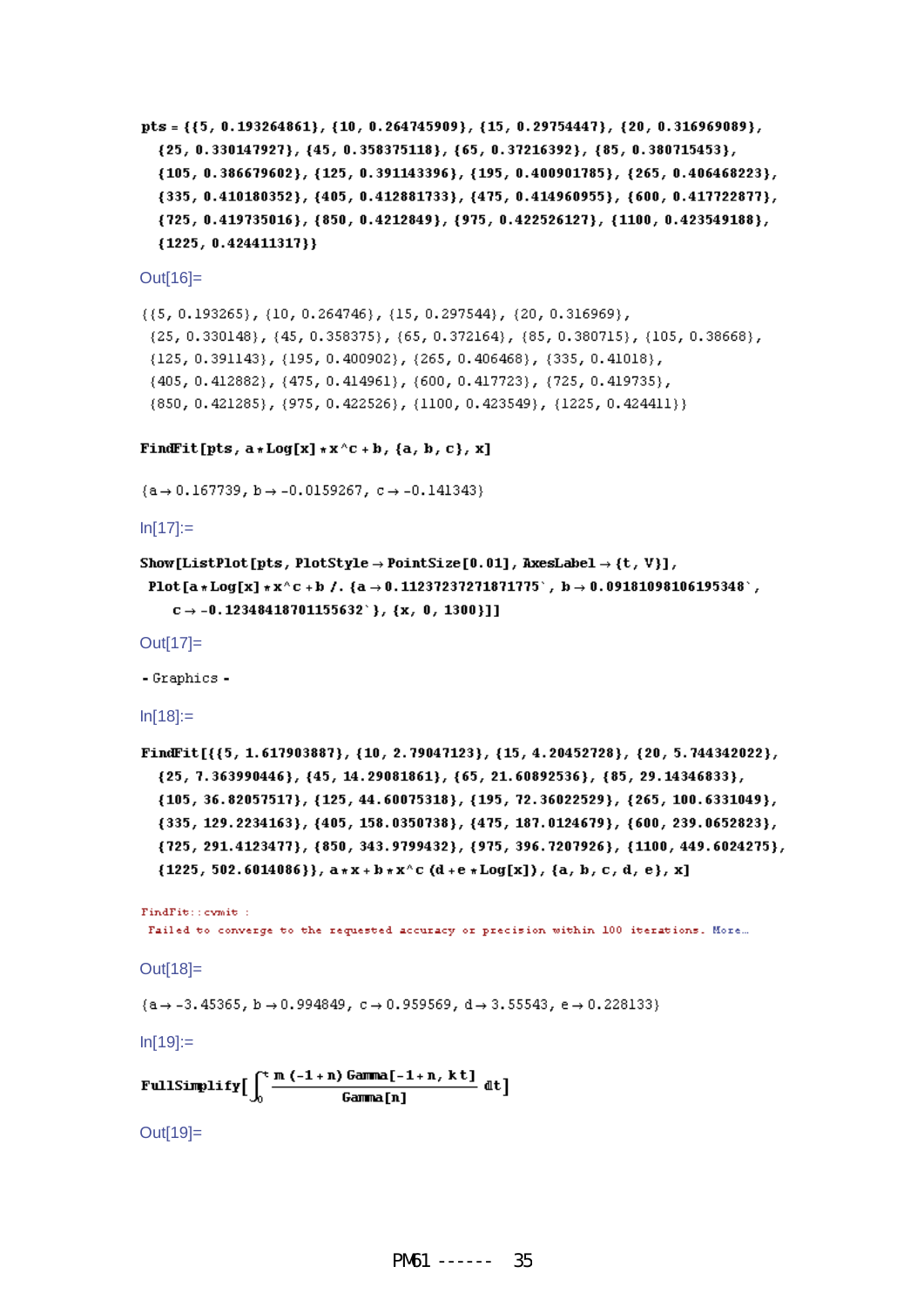```
\verb|m (k t Gamma[-1 + n, k t] + Gamma[n, 0] - Gamma[n, k t])|k Gamma[-1+n]
```
 $ln[20]$ :=

 $\underline{\mathbf{m}}$  (kt Gamma[-1+n, kt] + Gamma[n, 0] - Gamma[n, kt])<br>/ k Gamma $[-1+n]$ 

 $\mathbf{n}$  ->

```
\{a*t+b*t^c (d+e*Log[t]) /. \{a \rightarrow -3.455397765703369^{\circ}, b \rightarrow 0.994909920785172^{\circ},\mathbf{c} \to \mathbf{0}. 9595773762661212`, \mathbf{d} \to 3. 5569785040642334`, \mathbf{e} \to \mathbf{0}. 22815991816971726`}}
```
Out[20]=

```
{(m (k t Gamma[-1 - 3.4554 t + 0.99491 t<sup>0.959577</sup> (3.55698 + 0.22816 Log[t]), k t] +
       Gamma[-3.4554t+0.99491t<sup>0.959577</sup> (3.55698+0.22816Log[t]), 0]-
       Gamma[-3.4554t+0.99491t<sup>0.959577</sup> (3.55698+0.22816Log[t]), kt])) /
  (k Gamma[-1 - 3.4554 t + 0.99491 t^{0.959577} (3.55698 + 0.22816 Log[t])])}
```
 $In [21] :=$ 

#### FullSimplify[

```
(-3.455397765703369) t + 0.994909920785172 t<sup>0.9595773762661212</sub></sup>
       (3.5569785040642334 + 0.22815991816971726) Log[t]) - 1) *50 -
  (m
      \left( k\ t\ \text{Gamma}\left[-1-3,455397765703369^{\circ}\ t+0.994909920785172^{\circ}\ t^{0.9595773762661212^{\circ}\right.\right.(3.5569785040642334 + 0.22815991816971726 \cdot Log[t]), k[t] +Gamma [-3.455397765703369] t + 0.994909920785172 t<sup>0.9595773762661212</sub></sup>
             (3.5569785040642334 + 0.22815991816971726 \cdot Log[t]), 0 -
        Gamma [-3.455397765703369 + 1.994909920785172 + 0.9595773762661212](3.5569785040642334 + 0.22815991816971726 \cdot Log[t]), k[t])(k Gamma [-1, -3, 455397765703369 + 0.994909920785172 + 0.9595773762661212)^2(3.5569785040642334 + 0.22815991816971726 \text{ Log}[t]) /. \{k \rightarrow 0.44, m \rightarrow 20\}
```
Out[21]=

```
-50. + 176.944 t^{0.959577} - 172.77 t -(45.4545 (0.44 t \text{ Gamma}[-1 - 3.4554 t + 0.99491 t^{0.959577} (3.55698 + 0.22816 \text{ Log} [t]), 0.44 t] +Gamma[-3.4554t+0.99491t<sup>0.959577</sup> (3.55698+0.22816Log[t]), 0]-
       Gamma[-3.4554 t + 0.99491 t<sup>0.959577</sup> (3.55698 + 0.22816 Log[t]), 0.44 t])) /
  Gamma[-1. - 3.4554 t + 0.99491 t<sup>0.959577</sup> (3.55698 + 0.22816 Log[t])] +
11.3499 t^{0.959577} Log[t]
```
 $ln[22] :=$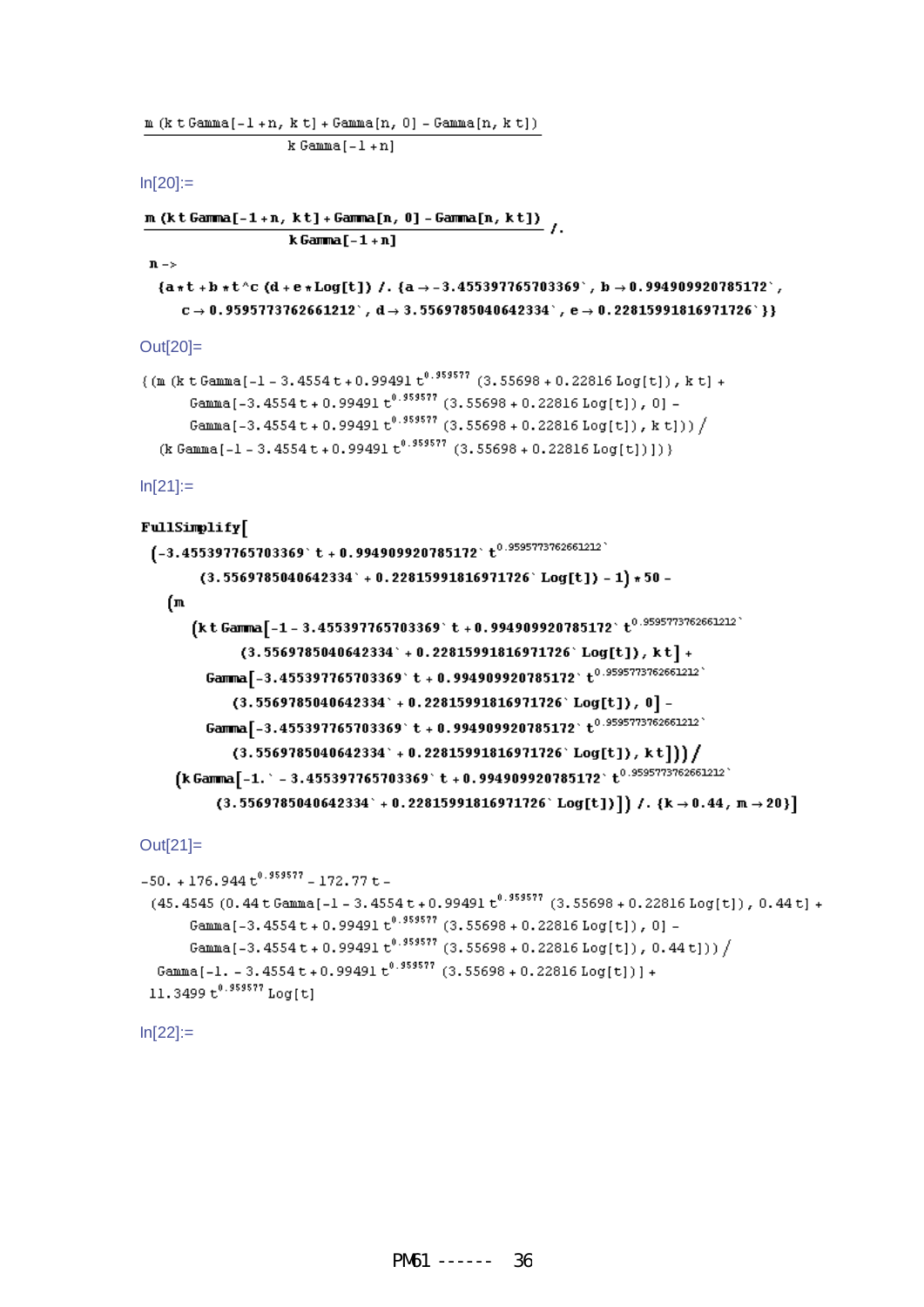```
Show [Plot [-45.45454545454546^{\circ} + 176.94366008565532^{\circ} t^{0.9595773762661212^{\circ}}]172.76988828516846 t-
      (45.45454545454546)
            (0.44 t Gamma[-1 - 3.455397765703369]t +
                     0.994909920785172 \tcdd to 0.9595773762661212 \tcdf \tcdf \tcdf \tcdf \tcdf \tcdf \tcdf \tcdf \tcdf \tcdf \tcdf \tcdf \tcdf \tcdf \tcdf \tcdf \tcdf \tcdf \tcdf \tcdf \tcdf \tcdf \tcdf \tcdf \tcdf \tcdf \tcdf \tcdf \tcdf \
                       ({\bf 3.5569785040642334}^{\top}+{\bf 0.22815991816971726}^{\top}\ \text{Log[t]}\ ,{\bf 0.44}^{\top}{\bf t}\ \text{]}+Gamma [-3.455397765703369^{\circ} t + 0.994909920785172^{\circ} t^{0.9595773762661212}](3.5569785040642334 + 0.22815991816971726 \cdot Log[t]), 0] -Gamma [-3.455397765703369 \degree t + 0.994909920785172 \degree t^{0.9595773762661212} \degree(3.5569785040642334^{\circ} + 0.22815991816971726^{\circ} \text{Log[t]}, 0.44^{\circ} t )) /
       Gamma[-1. -3.455397765703369 +0.994909920785172 \tcdfdd + 0.9595773762661212 \tcdfdd + 10.9595773762661212 \tcdfdd + 10.9595773762661212 \tcdfdd
              (3.5569785040642334 + 0.22815991816971726 \cdot Log[t]) +
      11.349928305629236 \cdot t<sup>0.9595773762661212</sup> \cdot Log[t], {t, 0, 1300}, RxesLabel \rightarrow {t, Sp}],
 ListPlot[{{10, 10.734856342759997}, {265, 463.6486080089826},
      {1225, 2302.5604021482977}}, PlotStyle \rightarrow PointSize[0.01]]]
{\tt Plot: :} \texttt{plnr}: \texttt{-45.4545+175.944}~\texttt{t}^{-\texttt{ul3}\texttt{m}} = \texttt{419} \texttt{m}~\texttt{t} - \frac{\texttt{418} \texttt{m}~\left(\texttt{41}\texttt{m}\right)}{\texttt{Gamma}\left[\texttt{41}\texttt{m}\right]} + 11.3499~\texttt{t}^{0.959577} \text{Log}\left[\texttt{t}\right]is not a machine-size real number at t = 0.000054166666666666664^{\circ}. More...
Out[22]= 
- Graphics -
ln[23]:=
f[t_1 := \texttt{If} \left[\begin{smallmatrix} 0 & \texttt{s} & \texttt{t} & \texttt{s} & \texttt{b} \end{smallmatrix}\right], \text{ a } \left[\begin{smallmatrix} p + (m-p) \end{smallmatrix} \left(\begin{smallmatrix} 1 - \frac{\texttt{Gamma} \left[-1 + n, \ k \, t\right] }{\texttt{Gamma} \left[-1 + n\right]} \end{smallmatrix}\right)\right],a \left(p + \frac{(m - p) (-Gamma[-1 + n, k t] + Gamma[-1 + n, k (-b + t)])}{Gamma[-1 + n]} \right)ln[24]:=
Plot[f[t] /. \{n \to 2, k \to 0.5, m \to 5, p \to 1, b \to 30, a \to 1.5\},
    f[t] /. {n \rightarrow 3, k \rightarrow 0.5, m \rightarrow 5, p \rightarrow 1, b \rightarrow 30, a \rightarrow 2},
    f[t] /. {n \to 4, k \to 0.5, m \to 5, p \to 1, b \to 30, a \to 2.5},
    f[t] /. \{n \rightarrow 5, k \rightarrow 0.5, m \rightarrow 5, p \rightarrow 1, b \rightarrow 30, a \rightarrow 3\},
    f[t] /. \{n \to 6, k \to 0.5, m \to 5, p \to 1, b \to 30, a \to 3.5\}, \{t, 0, 50\},
  PlotStyle \rightarrow {Red, Magnetic, Green, Blue, Black}, AxesLabel \rightarrow {t, Ph},PlotRange \rightarrow Automatic]
Out[24]= 
- Graphics -
ln[25]:=
```